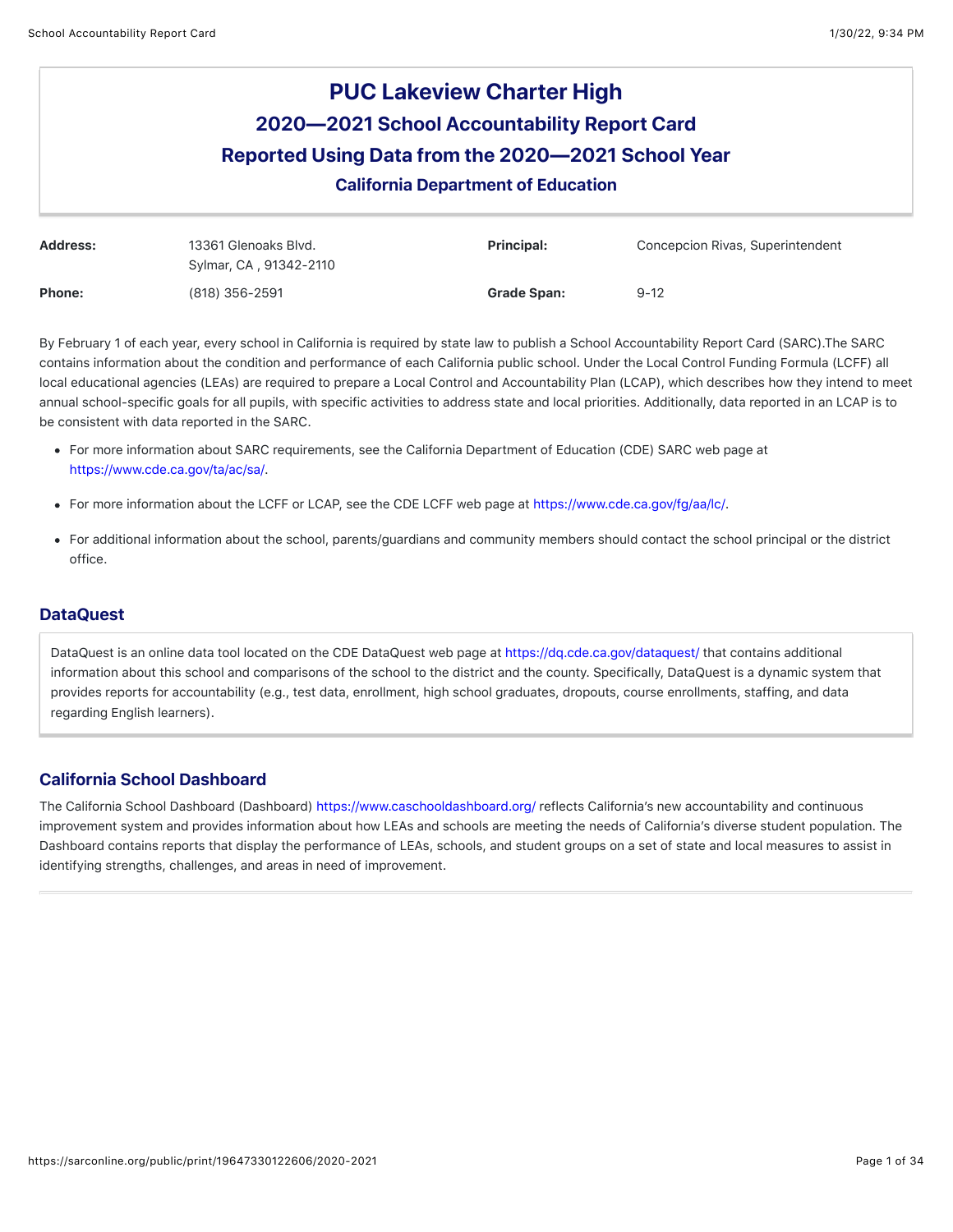# **About This School**

# Concepcion Rivas, Superintendent

**Q** Principal, PUC Lakeview Charter High

#### About Our School

PUC Lakeview Charter High School (LCHS) offers a rigorous educational experience emphasizing high academic achievement that is geared to getting students prepared for college or career aspirations. Our goal is to have all of our students college and career ready at the time of graduation. This goal that all students will be prepared for college success upon graduation is met through the standard- based curriculum in core classes, advisory, and through co-curricular and extra-curricular opportunities that are driven to better prepare our students for college. All PUC Lakeview Charter High School (LCHS) classes meet A-G requirements and provide support for all of our students and family with their college applications as well as workshops to assist in the financial aid process so that our students have every opportunity to enter a four year college. LCHS has an outstanding history marked by graduating a great deal of students who received many accolades such as POSSE and Gates Millennium recipients. Additionally, LCHS has twice been recognized as a California Distinguished School and accreditation from WASC (Western Association of Schools and Colleges) which also serves as evidence of our current success.

PUC Lakeview Charter High School provides a rigorous and challenging environment for all of its students in order to meet the mission and vision of the organization. PUC LCHS has a well-prepared and dedicated staff who work to provide a cognitive engaging environment for our students while working closely with our families to ensure that our students are supported in their development towards graduation. PUC LCHS provides students the opportunities to take AP courses as well as college classes through the local community college. We extend our students thinking with extra–curricular activities and after school programming that includes but is not limited to tutoring, credit recovery, field trips to local colleges, and a variety of other multi-cultural opportunities and or events.

LCHS's campus is located on seven acres in Sylmar, CA. The campus features athletic and arts facilities as well as technology integrated in all classrooms and in our Student Services Center. Students also have access to a new state of the art Dance room and Music room. The complex also houses both Triumph Middle and Triumph High School. This allows students at LCHS to have the large school environment, but still have the benefits of being part of a small school.

#### **Contact**

PUC Lakeview Charter High 13361 Glenoaks Blvd. Sylmar, CA 91342-2110

Phone: [\(818\) 356-2591](tel:(818)%20356-2591) Email: [c.rivas@pucschools.org](mailto:c.rivas@pucschools.org)

#### Contact Information (School Year 2021—2022)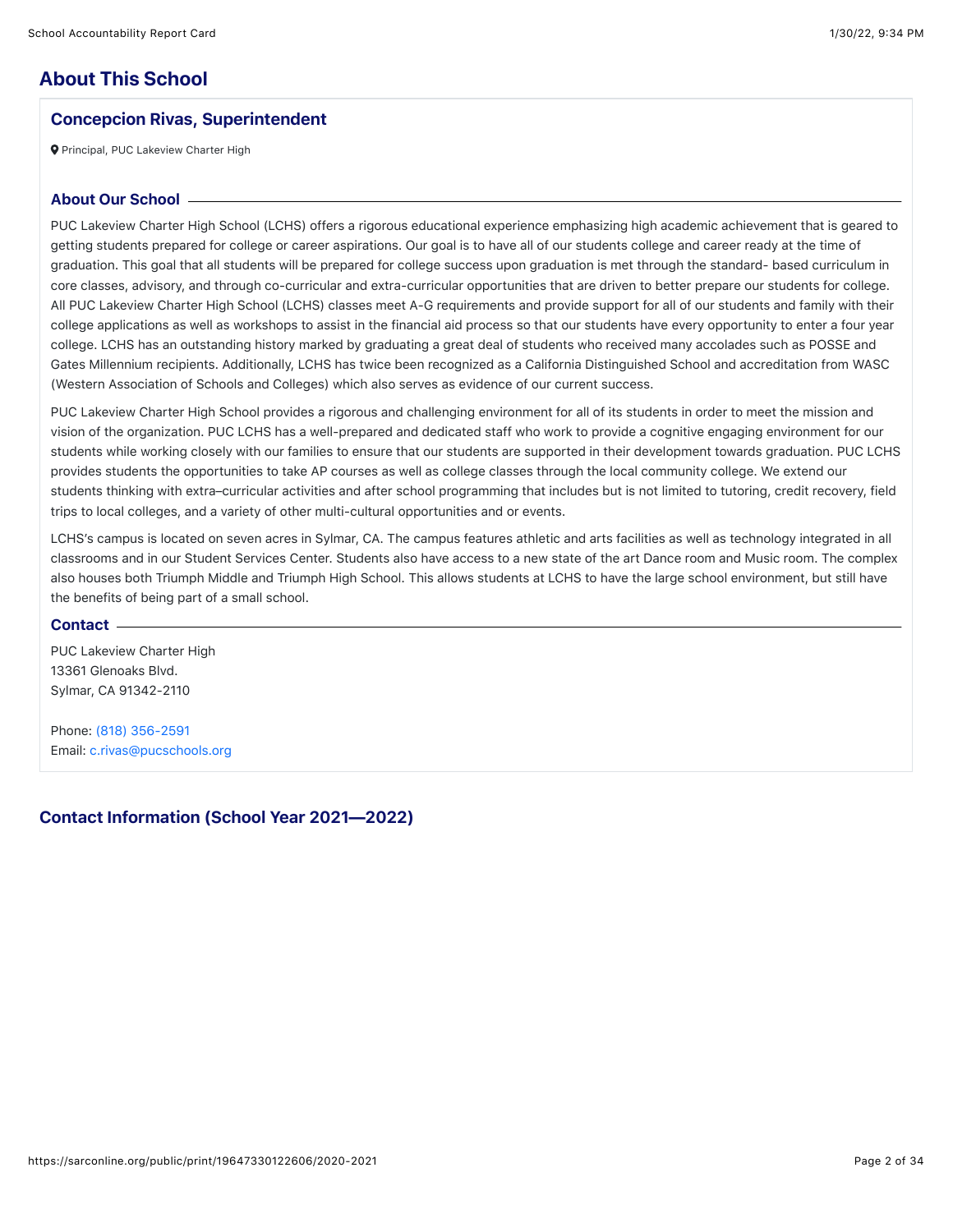# District Contact Information (School Year 2021—2022)

| <b>District Name</b> | Los Angeles Unified    |
|----------------------|------------------------|
| <b>Phone Number</b>  | (213) 241-1000         |
| Superintendent       | Reilly, Megan          |
| <b>Email Address</b> | megan.reilly@lausd.net |
| Website              | www.lausd.net          |

# School Contact Information (School Year 2021—2022)

| Code                    |                                  |
|-------------------------|----------------------------------|
| <b>School (CDS)</b>     |                                  |
| <b>County-District-</b> | 19647330122606                   |
| Website                 | https://www.pucschools.org/lchs/ |
| <b>Email Address</b>    | c.rivas@pucschools.org           |
| <b>Principal</b>        | Concepcion Rivas, Superintendent |
| <b>Phone Number</b>     | (818) 356-2591                   |
| City, State, Zip        | Sylmar, CA, 91342-2110           |
| <b>Street</b>           | 13361 Glenoaks Blvd.             |
| <b>School Name</b>      | <b>PUC Lakeview Charter High</b> |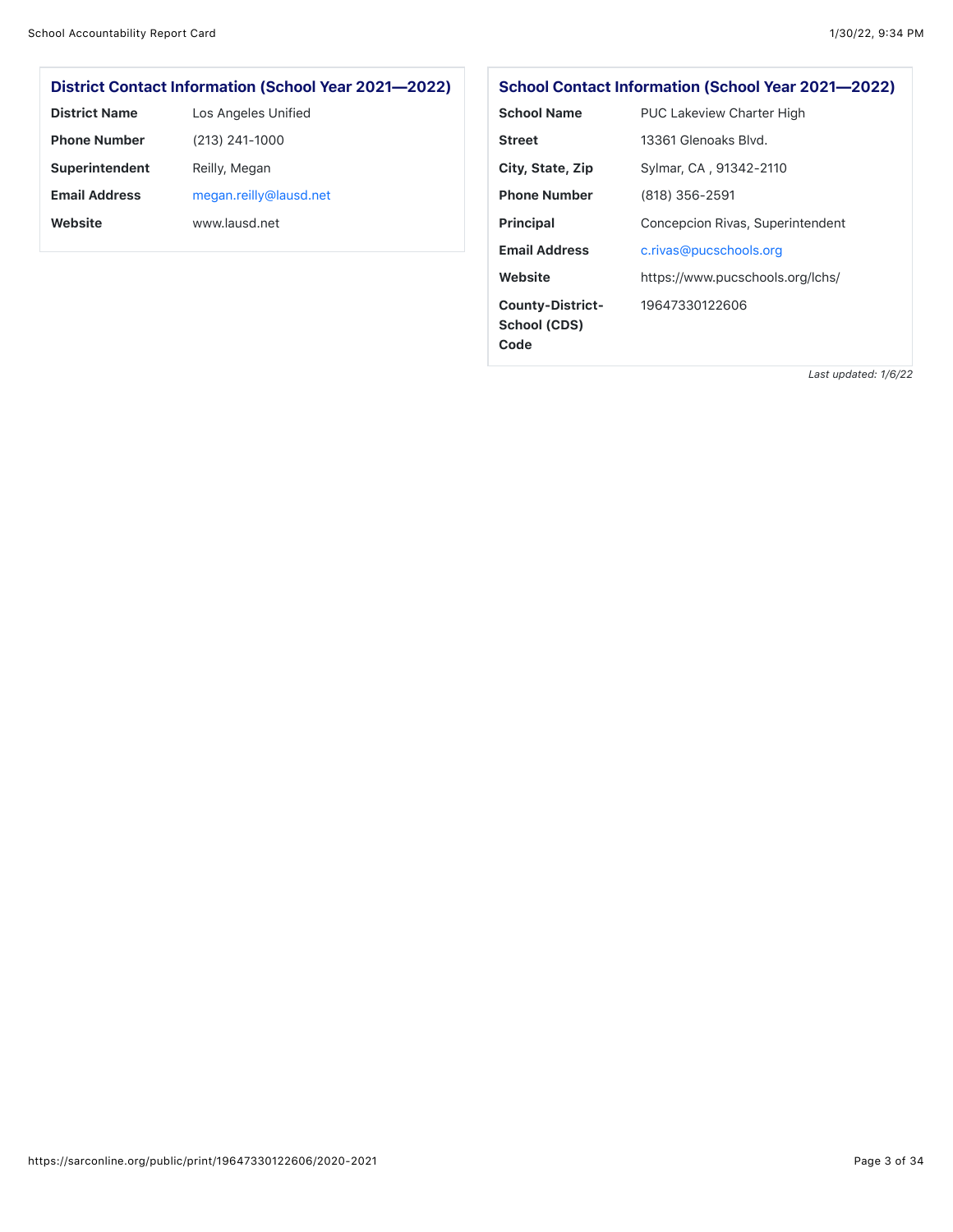### School Description and Mission Statement (School Year 2021—2022)

The mission for PUC Lakeview Charter High School is to provide a personalized learning environment in which students work for, and achieve mastery of the most rigorous academic standards while discovering and cultivating their unique gifts and talents. PUC Lakeview Charter High School will graduate students who are on track to be college and career-ready and are committed to uplifting their community.

The vision for PUC Lakeview Charter High School is guided by PUC's 3 Commitments:

1. Five times more college graduates within the communities we serve.

2. After four years with us, students are proficient.

3. Students commit to uplift our communities now and forever.

PUC Lakeview Charter High School provides a rigorous and challenging environment for all of its students in order to meet the mission and vision of the organization. PUC LCHS has a well-prepared and dedicated staff who work to provide a cognitive engaging environment for our students while working closely with our families to ensure that our students are supported in their development towards graduation. PUC LCHS provides many opportunities to take AP and college courses as well as extend our students thinking with extra – curricular activities and after school programing that includes but is not limited to tutoring, credit recovery, field trips to local colleges, and varies other multi-cultural opportunities and or events.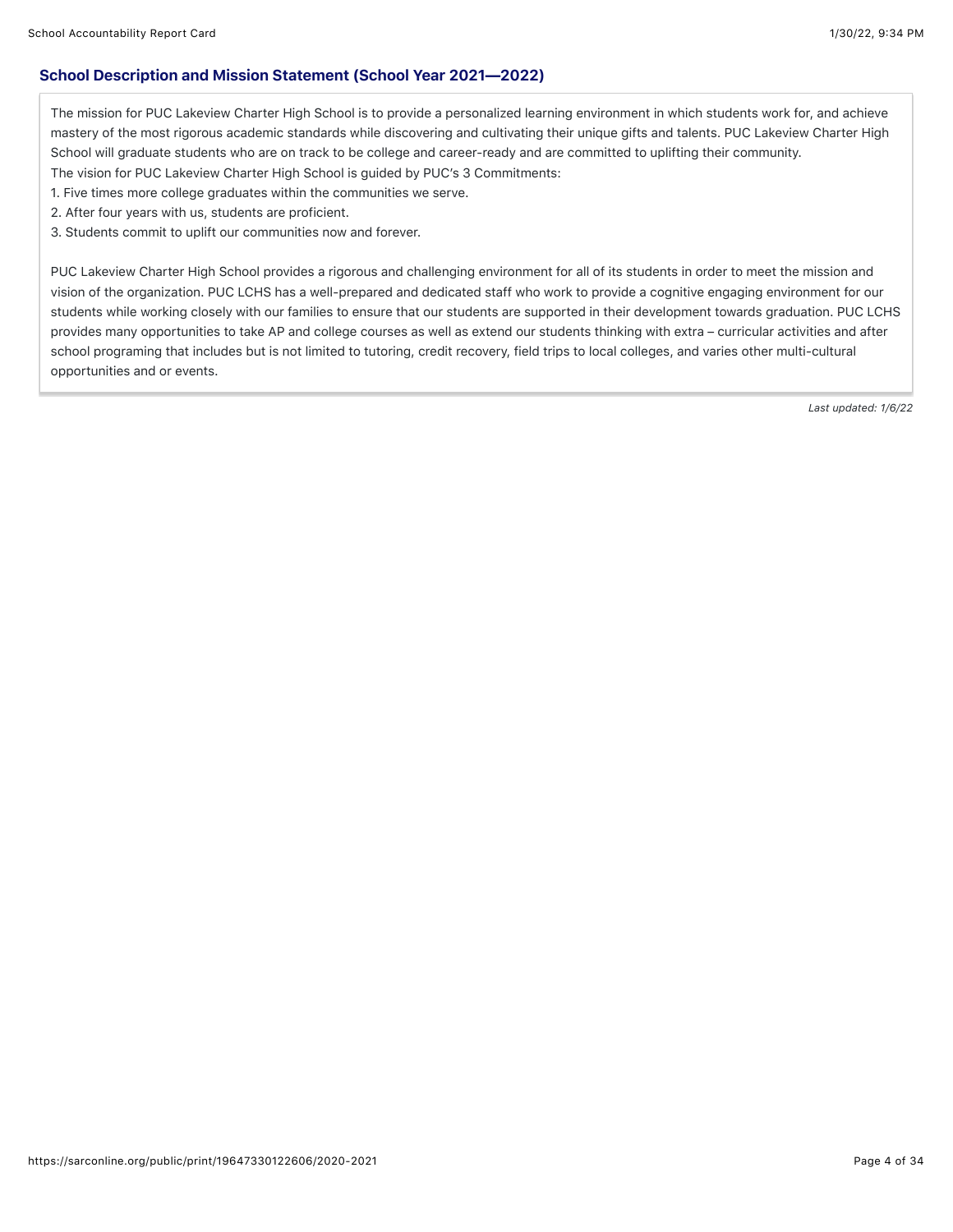# Student Enrollment by Grade Level (School Year 2020—2021)

| <b>Grade Level</b>      | <b>Number of Students</b> |
|-------------------------|---------------------------|
| Grade 9                 | 120                       |
| Grade 10                | 110                       |
| Grade 11                | 117                       |
| Grade 12                | 106                       |
| <b>Total Enrollment</b> | 453                       |



*Last updated: 1/6/22*

# Student Enrollment by Student Group (School Year 2020—2021)

| <b>Student Group</b>                | <b>Percent of Total Enrollment</b> |
|-------------------------------------|------------------------------------|
| Female                              | 49.70%                             |
| Male                                | 50.30%                             |
| Non-Binary                          | $0.00\%$                           |
| American Indian or Alaska Native    | $0.00\%$                           |
| Asian                               | 0.20%                              |
| <b>Black or African American</b>    | $0.00\%$                           |
| Filipino                            | 0.40%                              |
| Hispanic or Latino                  | 96.50%                             |
| Native Hawaiian or Pacific Islander | 0.00%                              |
| Two or More Races                   | 0.20%                              |
| White                               | 0.20%                              |

| <b>Student Group (Other)</b>      | <b>Percent of Total Enrollment</b> |
|-----------------------------------|------------------------------------|
| <b>English Learners</b>           | 7.50%                              |
| Foster Youth                      | 0.20%                              |
| <b>Homeless</b>                   | $0.00\%$                           |
| Migrant                           | $0.00\%$                           |
| Socioeconomically Disadvantaged   | 94.30%                             |
| <b>Students with Disabilities</b> | 14.80%                             |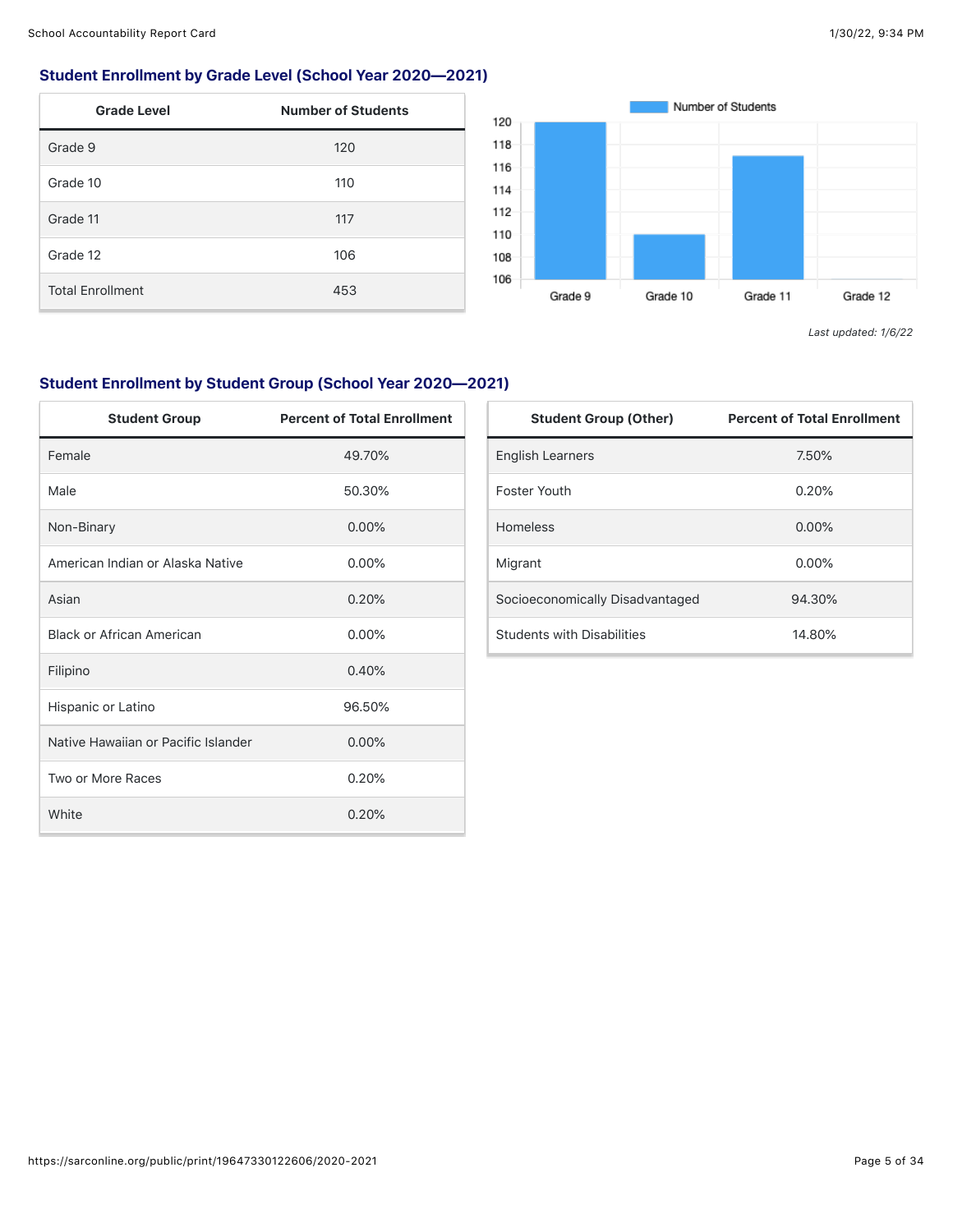# **A. Conditions of Learning**

# State Priority: Basic

The SARC provides the following information relevant to the State priority: Basic (Priority 1):

- Degree to which teachers are appropriately assigned and fully credentialed in the subject area and for the pupils they are teaching;
- Pupils have access to standards-aligned instructional materials; and
- School facilities are maintained in good repair

#### Teacher Preparation and Placement (School Year 2020—2021)

| <b>Authorization/Assignment</b>                                                                    | <b>School</b><br><b>Number</b> | <b>School</b><br>Percent | <b>District</b><br><b>Number</b> | <b>District</b><br>Percent | <b>State</b><br><b>Number</b> | <b>State</b><br>Percent |
|----------------------------------------------------------------------------------------------------|--------------------------------|--------------------------|----------------------------------|----------------------------|-------------------------------|-------------------------|
| Fully (Preliminary or Clear) Credentialed for Subject and Student<br>Placement (properly assigned) |                                |                          |                                  |                            |                               |                         |
| Intern Credential Holders Properly Assigned                                                        |                                |                          |                                  |                            |                               |                         |
| Teachers Without Credentials and Misassignments ("ineffective"<br>under ESSA)                      |                                |                          |                                  |                            |                               |                         |
| Credentialed Teachers Assigned Out-of-Field ("out-of-field"<br>under ESSA)                         |                                |                          |                                  |                            |                               |                         |
| <b>Unknown</b>                                                                                     |                                |                          |                                  |                            |                               |                         |
| <b>Total Teaching Positions</b>                                                                    |                                |                          |                                  |                            |                               |                         |

Note: The data in this table is based on Full Time Equivalent (FTE) status. One FTE equals one staff member working full time; one FTE could also represent two staff members who each work 50 percent of full time. Additionally, an assignment is defined as a position that an educator is assigned to based on setting, subject, and grade level. An authorization is defined as the services that an educator is authorized to provide to students.

*Last updated:*

### Teachers Without Credentials and Misassignments (School Year 2020—2021)

| Authorization/Assignment                              | <b>Number</b> |
|-------------------------------------------------------|---------------|
| <b>Permits and Waivers</b>                            |               |
| Misassignments                                        |               |
| <b>Vacant Positions</b>                               |               |
| Total Teachers Without Credentials and Misassignments |               |

*Last updated:*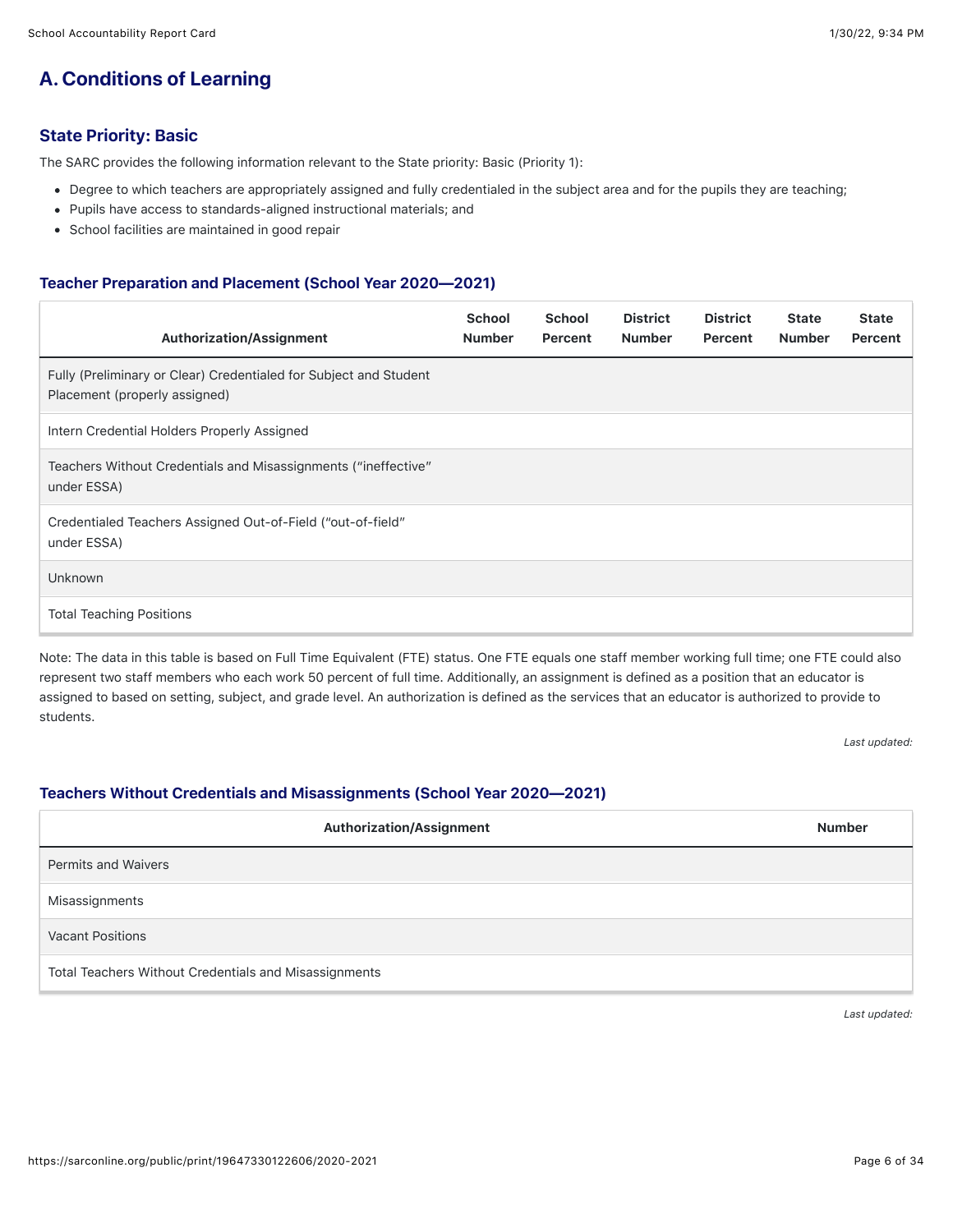### Credentialed Teachers Assigned Out-of-Field (considered "out-of-field" under ESSA) (School Year 2020—2021)

| Indicator                                              | <b>Number</b> |
|--------------------------------------------------------|---------------|
| Credentialed Teachers Authorized on a Permit or Waiver |               |
| <b>Local Assignment Options</b>                        |               |
| <b>Total Out-of-Field Teachers</b>                     |               |

*Last updated:*

# Class Assignments (School Year 2020—2021)

| Indicator                                                                                                                                           | Percent |
|-----------------------------------------------------------------------------------------------------------------------------------------------------|---------|
| Misassignments for English Learners (a percentage of all the classes with English learners taught by teachers that are misassigned)                 |         |
| No credential, permit or authorization to teach (a percentage of all the classes taught by teachers with no record of an authorization<br>to teach) |         |

Note: For more information refer to the Updated Teacher Equity Definitions web page at https://www.cde.ca.gov/pd/ee/teacherequitydefinitions.asp.

*Last updated:*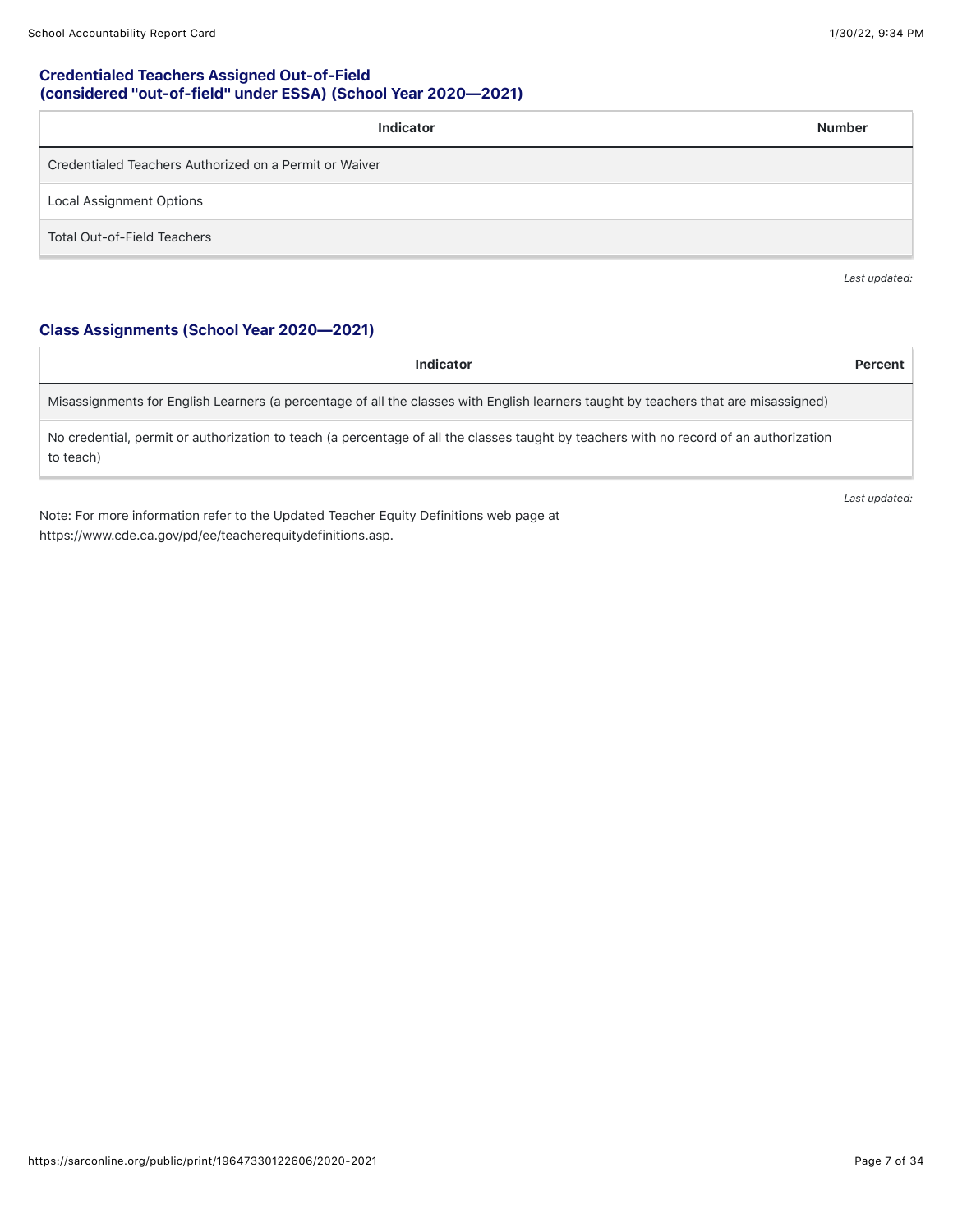# Quality, Currency, Availability of Textbooks and Other Instructional Materials (School Year 2021—2022)

Year and month in which the data were collected: December 2021

| <b>Subject</b>   | Textbooks and Other Instructional Materials/year of Adoption                                                                                                                            | <b>From Most</b><br>Recent<br><b>Adoption?</b> | <b>Percent Students Lacking</b><br><b>Own Assigned Copy</b> |
|------------------|-----------------------------------------------------------------------------------------------------------------------------------------------------------------------------------------|------------------------------------------------|-------------------------------------------------------------|
| Reading/Language | Textbooks:                                                                                                                                                                              | Yes                                            | 0%                                                          |
| Arts             | Title: McDougal Littell Literature Grade 9, Subject: Literature, 2008<br>Title: Edge Grammar & Writing Practice Book, Cengage Learning,<br>Subject: Readidng, Writing & Language, 2014  |                                                |                                                             |
|                  | Other Instructional Materials/Programs:                                                                                                                                                 |                                                |                                                             |
|                  | Expository Reading and Writing Course (ERWC)<br>iReady<br><b>NewsELA</b>                                                                                                                |                                                |                                                             |
|                  | Novels:                                                                                                                                                                                 |                                                |                                                             |
|                  | Fahrenheit 451,                                                                                                                                                                         |                                                |                                                             |
|                  | Animal Farm,                                                                                                                                                                            |                                                |                                                             |
|                  | Catcher in the Rye,                                                                                                                                                                     |                                                |                                                             |
|                  | The Distance Between Us                                                                                                                                                                 |                                                |                                                             |
|                  | short stories: The Lottery; Harrison Bergeron                                                                                                                                           |                                                |                                                             |
|                  | drama: Othello                                                                                                                                                                          |                                                |                                                             |
| Mathematics      | Textbook:                                                                                                                                                                               | Yes                                            | 0%                                                          |
|                  | Title: McDougal Littell - Algebra 2, Subject: Algebra 2                                                                                                                                 |                                                |                                                             |
|                  | Title: CPM Precalculus Third Edition, Subject: Precalculus                                                                                                                              |                                                |                                                             |
|                  | <b>Other Resources:</b>                                                                                                                                                                 |                                                |                                                             |
|                  | Kuda,                                                                                                                                                                                   |                                                |                                                             |
|                  | iMath,                                                                                                                                                                                  |                                                |                                                             |
|                  | Khan Academy,                                                                                                                                                                           |                                                |                                                             |
|                  | <b>CPM</b>                                                                                                                                                                              |                                                |                                                             |
|                  | iReady                                                                                                                                                                                  |                                                |                                                             |
|                  | Mappers                                                                                                                                                                                 |                                                |                                                             |
|                  | CollegeBoard AP Classroom                                                                                                                                                               |                                                |                                                             |
| Science          | Textbook:                                                                                                                                                                               | Yes                                            | 0%                                                          |
|                  | Title: Prentice Hall Chemistry, Subject: Chemistry,                                                                                                                                     |                                                |                                                             |
|                  | National Geographic Environmental Science                                                                                                                                               |                                                |                                                             |
|                  | Spoolman and Miller Environmental Science                                                                                                                                               |                                                |                                                             |
| History-Social   | Textbook:                                                                                                                                                                               | Yes                                            | 0%                                                          |
| Science          | Title: History Alive! Pursuing American Ideals, Subject: History<br>Title: TCI Government Alive, Subject: Government<br>Title: American Pageant, A History of the American, Subject: US |                                                |                                                             |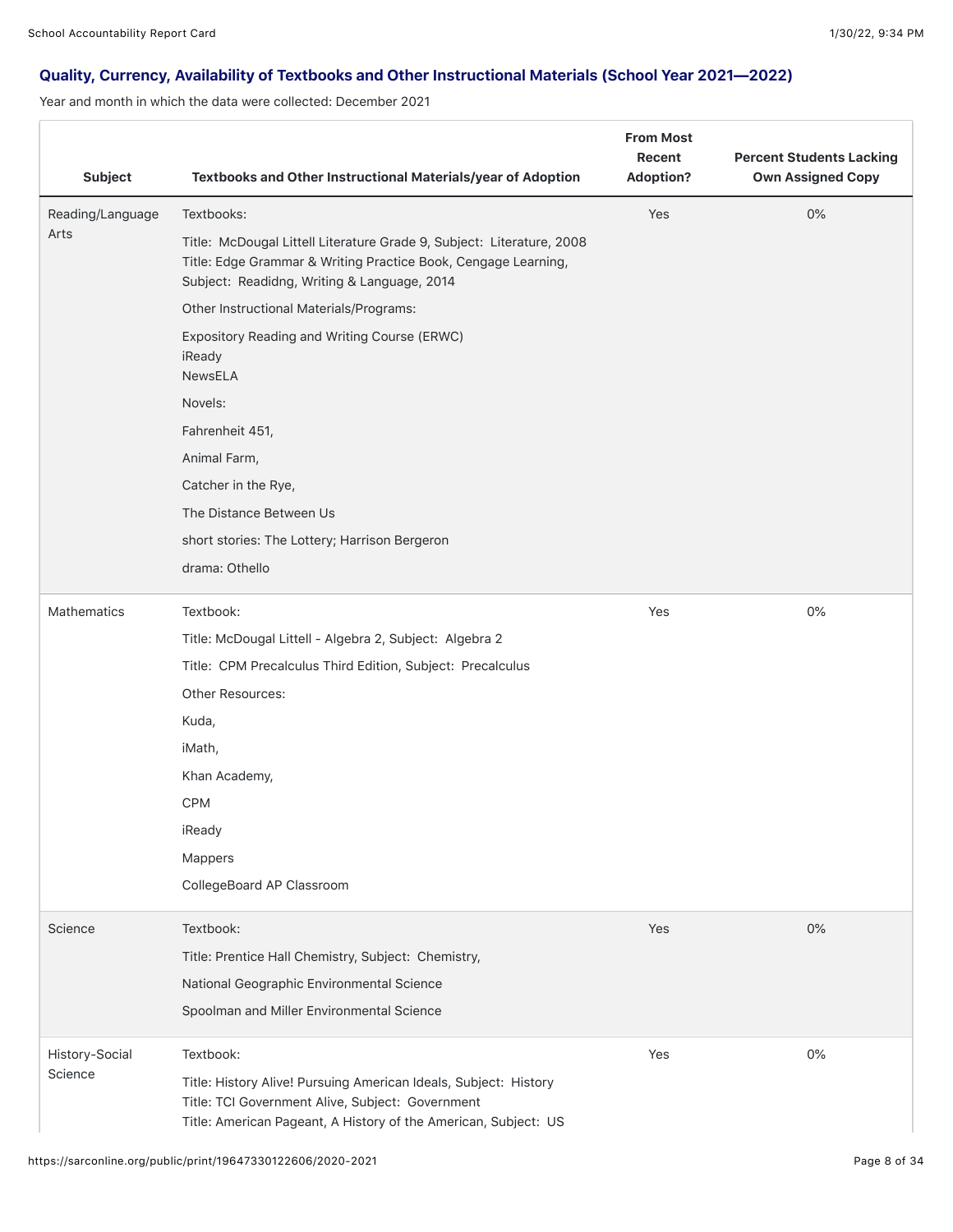|                                    | History<br>Title: AMSCO AP US History, Subject: AP US History<br>Title: AMSCO European History, Subject: European History<br>Title: Geography Alive, Subject: Geography<br>Title: Human Geography:People, Place and Culture, Subject:<br>Geography |     |       |
|------------------------------------|----------------------------------------------------------------------------------------------------------------------------------------------------------------------------------------------------------------------------------------------------|-----|-------|
| Foreign Language                   | Textbook:                                                                                                                                                                                                                                          | Yes | 0%    |
|                                    | Title: En espanol!- McDougal Littell Vocabulary and Grammar<br>Lesson Review Bookmarks, Subject: Spanish                                                                                                                                           |     |       |
|                                    | Title: En espanol 2- McDougal Littel                                                                                                                                                                                                               |     |       |
|                                    | Title: Aproximaciones al Espano                                                                                                                                                                                                                    |     |       |
|                                    | Other:                                                                                                                                                                                                                                             |     |       |
|                                    | Title: Agentes Secretos y el mural de Picasso-Mira Canion.<br>Title: Cajas de Carton- Francisco Jimenez,<br>y no se lo trago la tierra- Tomas Rivera<br>Title: La casa en Mango Street- Sandra Cisneros                                            |     |       |
| Health                             | N/A                                                                                                                                                                                                                                                |     | $0\%$ |
| Visual and<br>Performing Arts      | Title: Standard of Excellence, Kjos Music Publishing, Subject: Band,<br>2017                                                                                                                                                                       | Yes | 0%    |
|                                    | Title: All For Strings, Kjos Publishing, Subject: Violin,                                                                                                                                                                                          |     |       |
|                                    | Title: Guitar Method, Mel Bay, Subject: Guitar                                                                                                                                                                                                     |     |       |
|                                    | Title: Improvising Blues Piano, Tim Richards, Subject: Piano                                                                                                                                                                                       |     |       |
|                                    | Title: The Aspiring Jazz Pianist, Debbie Denke, Subject: Piano                                                                                                                                                                                     |     |       |
|                                    | Title: You Are An Artist, Sarah Urist Green, Subject: Art                                                                                                                                                                                          |     |       |
|                                    | Title: Rethinking Curriculum in Art                                                                                                                                                                                                                |     |       |
|                                    | Title: The Art Teacher's Book of Lists                                                                                                                                                                                                             |     |       |
|                                    | Title: Art Fundamentals(Theory& Practice)                                                                                                                                                                                                          |     |       |
| Science Lab Eqpmt<br>(Grades 9-12) | N/A                                                                                                                                                                                                                                                | N/A | $0\%$ |

Note: Cells with N/A values do not require data.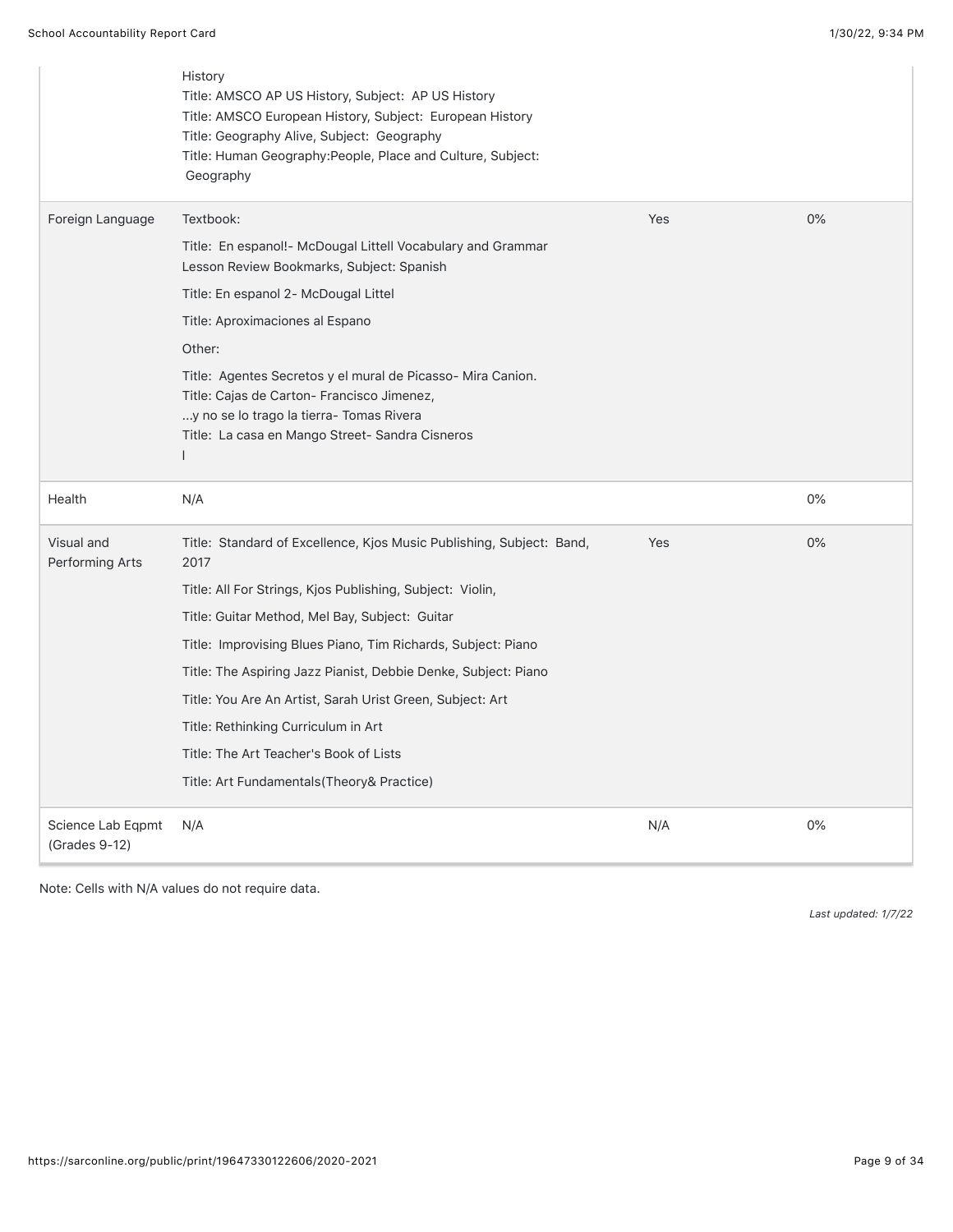### School Facility Conditions and Planned Improvements

PUC Schools takes great efforts to ensure that all schools are clean, disinfected, safe, and functional. To assist in this effort, PUC Schools uses a facility survey instrument developed by the State of California OPSC to evaluate facilities on an annual basis.

Maintenance and Repair:

Facilities Technicians ensure that necessary repairs to keep the school in good working order are completed in a timely manner. A work order process is used to ensure efficient service metrics and that emergency repairs are given the highest priority. The Facilities Director manages this process centrally.

Cleaning Process and Schedule:

PUC Schools adopted cleaning standards for all schools in the organization to ensure a healthy learning environment. The Facilities Director establishes cleanliness standards and works with school site staff to develop cleaning schedules to ensure a clean and safe school.

Environmental Health and Safety:

The Facilities Coordinator performs monthly site inspections of each school to observe, detect, mitigate, and eliminate hazards that may contribute to illness or injury. An Injury and Illness Prevention Plan was adopted by the governing board of PUC Schools and is implemented by the CEO.

*Last updated: 1/11/22*

#### School Facility Good Repair Status

Using the most recently collected Facility Inspection Tool (FIT) data (or equivalent), provide the following:

- Determination of repair status for systems listed
- Description of any needed maintenance to ensure good repair
- The year and month in which the data were collected
- The rate for each system inspected
- The overall rating

Year and month of the most recent FIT report: December 2021

| <b>System Inspected</b>                                                   | Rating | <b>Repair Needed and Action Taken or Planned</b>                                                                                                         |
|---------------------------------------------------------------------------|--------|----------------------------------------------------------------------------------------------------------------------------------------------------------|
| <b>Systems:</b> Gas Leaks, Mechanical/HVAC,<br>Sewer                      | Good   | Implemented HVAC sanitation of the airstream and continue with MERV-13 filters                                                                           |
| <b>Interior: Interior Surfaces</b>                                        | Good   |                                                                                                                                                          |
| <b>Cleanliness: Overall Cleanliness,</b><br>Pest/Vermin Infestation       | Good   |                                                                                                                                                          |
| <b>Electrical: Electrical</b>                                             | Good   | Installed Solar Panels                                                                                                                                   |
| Restrooms/Fountains: Restrooms,<br>Sinks/Fountains                        | Good   | Installed hand washing stations and bottle drinking fountains in eating area and installed<br>hand washing stations in main office and teacher's lounge. |
| <b>Safety: Fire Safety, Hazardous Materials</b>                           | Good   |                                                                                                                                                          |
| <b>Structural: Structural Damage, Roofs</b>                               | Good   | Resealing roof pipes penetrations for leaks.                                                                                                             |
| <b>External: Playground/School Grounds,</b><br>Windows/Doors/Gates/Fences | Good   |                                                                                                                                                          |

#### Overall Facility Rate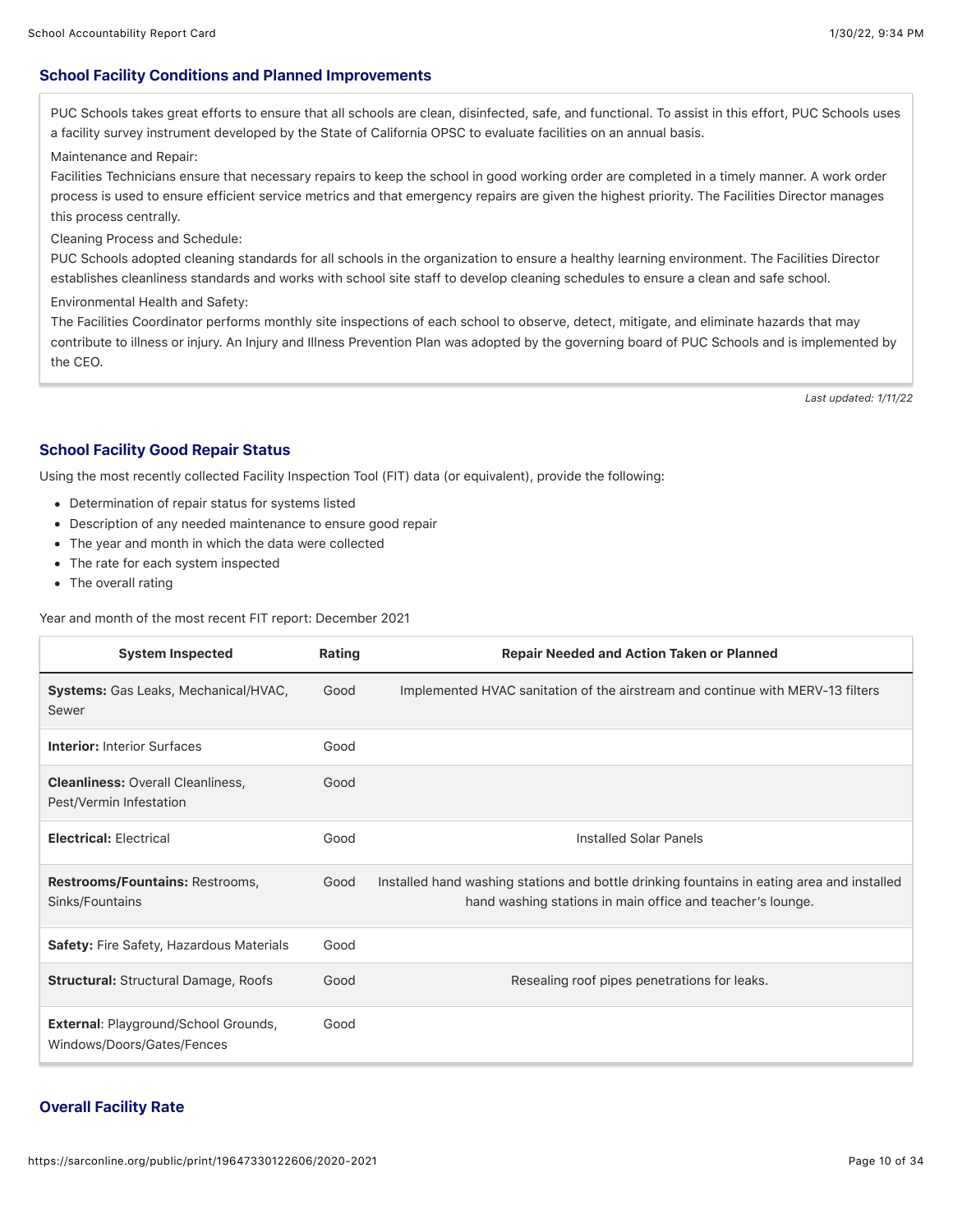# Year and month of the most recent FIT report: December 2021

Overall Rating **Exemplary Exemplary**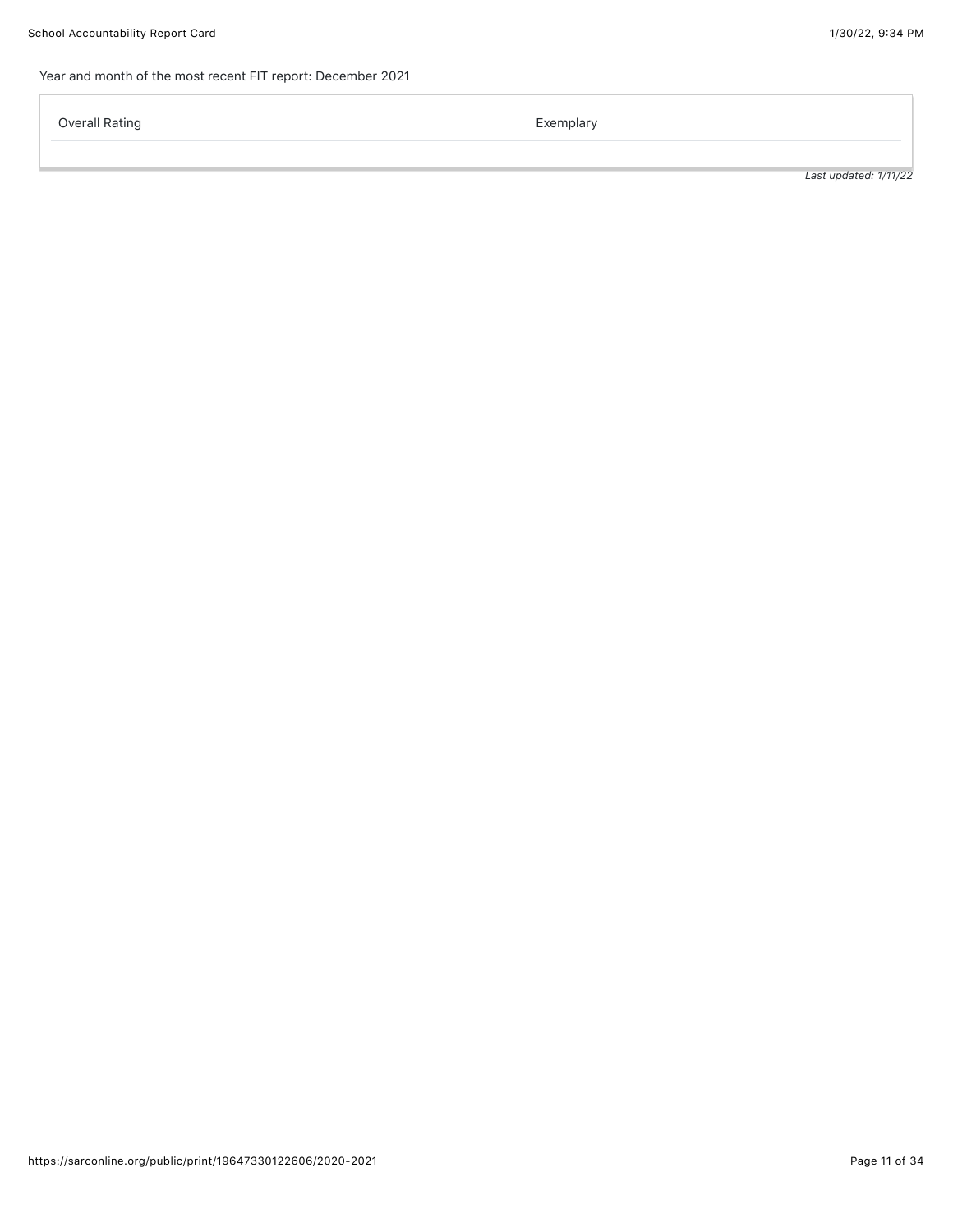# **B. Pupil Outcomes**

# State Priority: Pupil Achievement

The SARC provides the following information relevant to the State priority: Pupil Achievement (Priority 4):

Statewide assessments (i.e., California Assessment of Student Performance and Progress [CAASPP] System includes the Smarter Balanced Summative Assessments for students in the general education population and the California Alternate Assessments [CAAs] for English language arts/literacy [ELA] and mathematics given in grades three through eight and grade eleven. Only eligible students may participate in the administration of the CAAs. CAAs items are aligned with alternate achievement standards, which are linked with the Common Core State Standards [CCSS] for students with the most significant cognitive disabilities).

The CAASPP System encompasses the following assessments and student participation requirements:

- 1. Smarter Balanced Summative Assessments and CAAs for ELA in grades three through eight and grade eleven.
- 2. Smarter Balanced Summative Assessments and CAAs for mathematics in grades three through eight and grade eleven.
- 3. California Science Test (CAST) and CAAs for Science in grades five, eight, and once in high school (i.e., grade ten, eleven, or twelve).
- SARC Reporting in the 2020–2021 School Year Only

Where the most viable option, LEAs were required to administer the statewide summative assessments for ELA and mathematics. Where a statewide summative assessment was not the most viable option for the LEA (or for one or more grade-level[s] within the LEA) due to the pandemic, LEAs were allowed to report results from a different assessment that met the criteria established by the State Board of Education (SBE) on March 16, 2021. The assessments were required to be:

- Aligned with CA CCSS for ELA and mathematics;
- Available to students in grades 3 through 8, and grade 11; and
- Uniformly administered across a grade, grade span, school, or district to all eligible students.
- Options: Note that the CAAs could only be administered in-person following health and safety requirements. If it was not viable for the LEA to administer the CAAs in person with health and safety guidelines in place, the LEA was directed to not administer the tests. There were no other assessment options available for the CAAs. Schools administered the Smarter Balanced Summative Assessments for ELA and mathematics, other assessments that meet the SBE criteria, or a combination of both, and they could only choose one of the following:
	- Smarter Balanced ELA and mathematics summative assessments;
	- Other assessments meeting the SBE criteria; or
	- Combination of Smarter Balanced ELA and mathematics summative assessments and other assessments.
- College and Career Ready: The percentage of students who have successfully completed courses that satisfy the requirements for entrance to the University of California and the California State University, or career technical education sequences or programs of study.

### CAASPP Test Results in ELA and Mathematics for All Students

Grades Three through Eight and Grade Eleven taking and completing a state-administered assessment Percentage of Students Meeting or Exceeding the State Standard

| <b>Subject</b>                                       | <b>School</b><br>2019-2020 | <b>School</b><br>2020-2021 | <b>District</b><br>2019-2020 | <b>District</b><br>2020-2021 | <b>State</b><br>2019-2020 | <b>State</b><br>2020-2021 |
|------------------------------------------------------|----------------------------|----------------------------|------------------------------|------------------------------|---------------------------|---------------------------|
| English Language Arts / Literacy (grades 3-8 and 11) | N/A                        | N/A                        | N/A                          | N/A                          | N/A                       | N/A                       |
| Mathematics (grades 3-8 and 11)                      | N/A                        | N/A                        | N/A                          | N/A                          | N/A                       | N/A                       |

Note: The 2019–2020 data cells with N/A values indicate that the 2019–2020 data are not available due to the COVID-19 pandemic and resulting summative test suspension. The Executive Order N-30-20 was issued which waived the assessment, accountability, and reporting requirements for the 2019–2020 school year.

Note: The 2020–2021 data cells have N/A values because these data are not comparable to other year data due to the COVID-19 pandemic during the 2020–2021 school year. Where the CAASPP assessments in ELA and/or mathematics is not the most viable option, the LEAs were allowed to administer local assessments. Therefore, the 2020–2021 data between school years for the school, district, state are not an accurate comparison.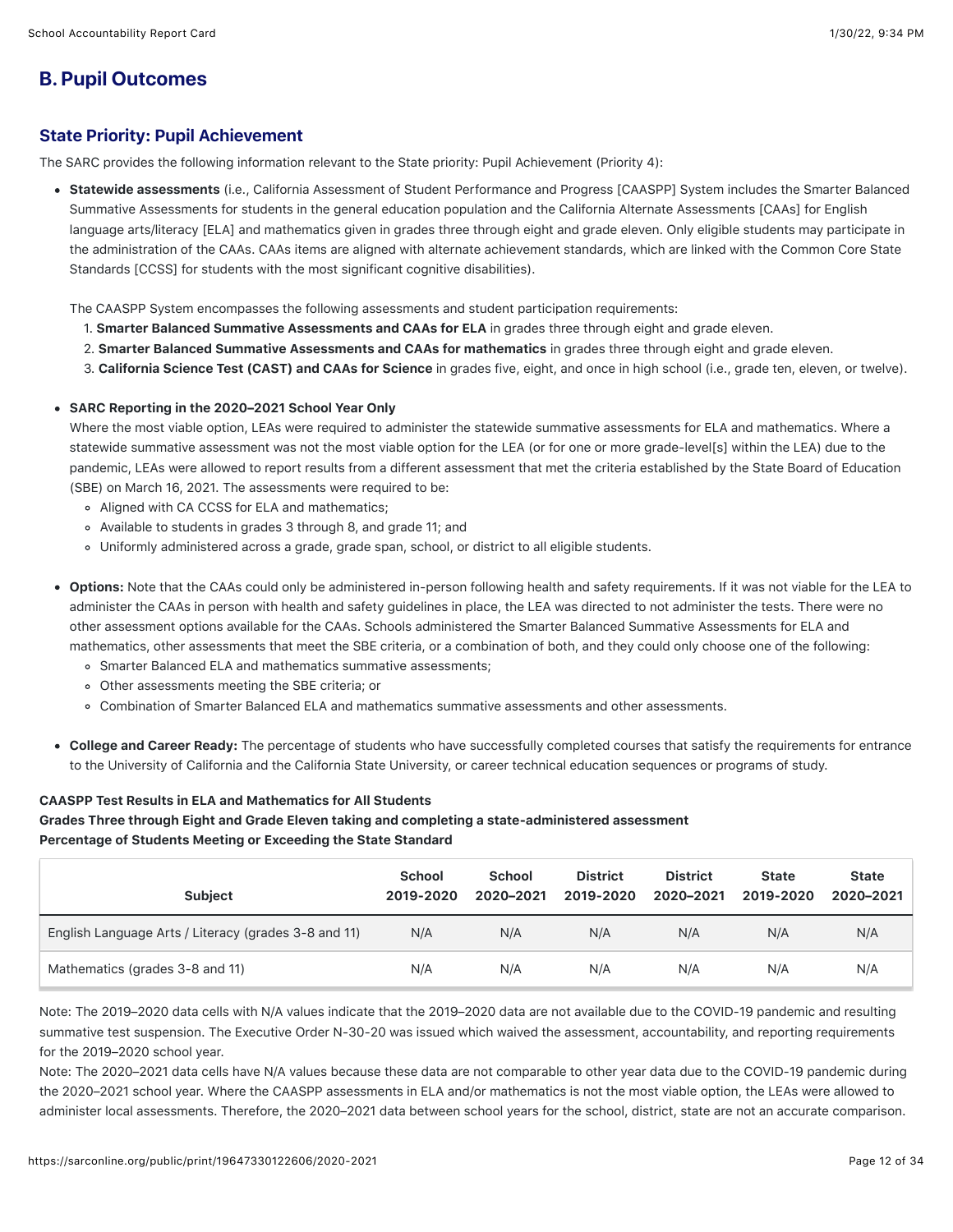As such, it is inappropriate to compare results of the 2020–2021 school year to other school years.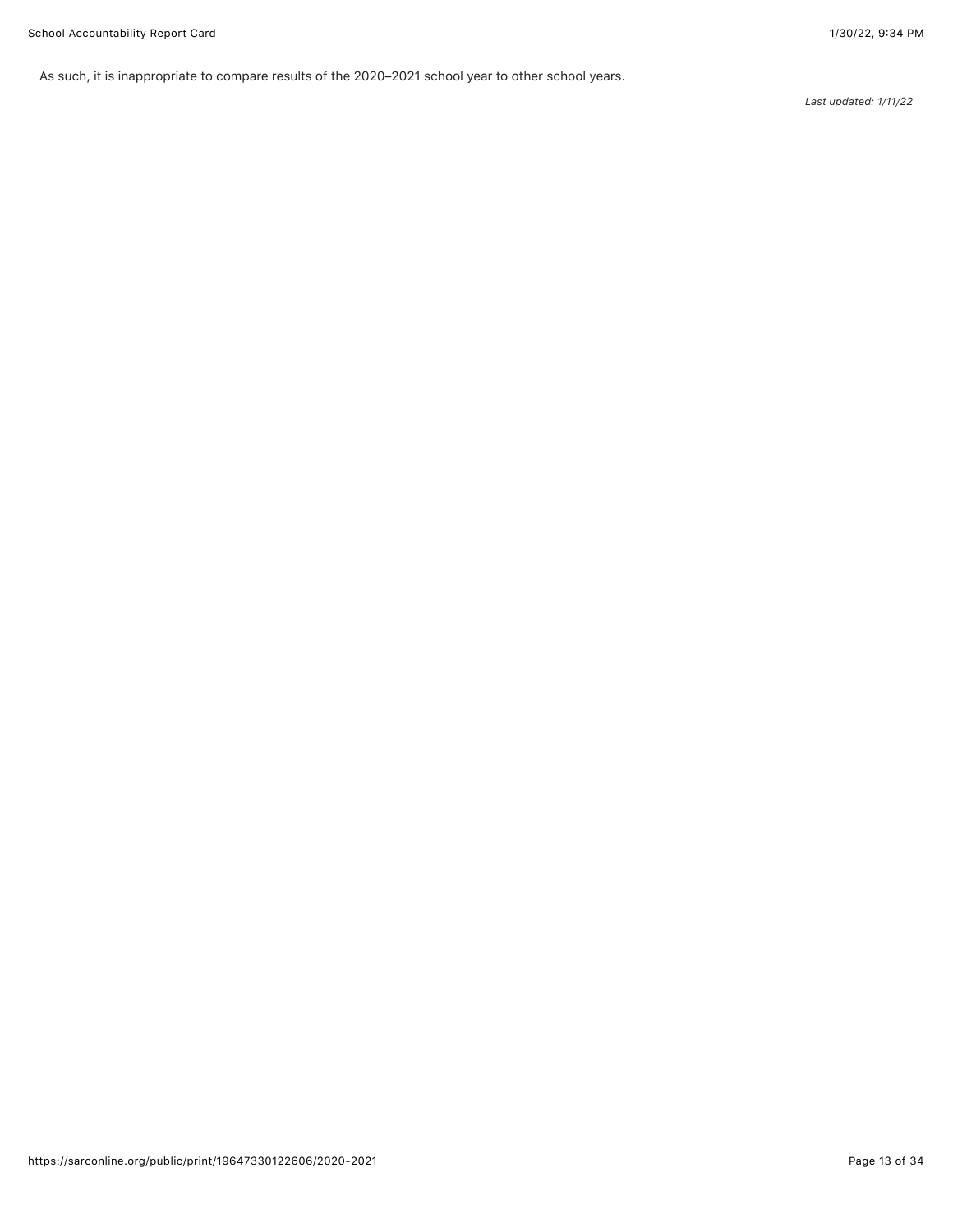# CAASPP Test Results in ELA by Student Group for students taking and completing a state-administered assessment Grades Three through Eight and Grade Eleven

(School Year 2020—2021)

| <b>Student Group</b>                                 | <b>Total</b><br><b>Enrollment</b> | <b>Number</b><br><b>Tested</b> | Percent<br><b>Tested</b> | Percent<br><b>Not</b><br><b>Tested</b> | Percent<br>Met or<br><b>Exceeded</b> |
|------------------------------------------------------|-----------------------------------|--------------------------------|--------------------------|----------------------------------------|--------------------------------------|
| All Students                                         | 117                               | 116                            | 99.15                    | 0.85                                   | 46.55                                |
| Female                                               | 52                                | 52                             | 100.00                   | 0.00                                   | 53.85                                |
| Male                                                 | 65                                | 64                             | 98.46                    | 1.54                                   | 40.63                                |
| American Indian or Alaska Native                     | $\mathsf{O}\xspace$               | $\mathbf 0$                    | $\mathbf 0$              | $\mathsf{O}\xspace$                    | $\mathsf{O}\xspace$                  |
| Asian                                                | $- -$                             | $-$                            | $-$                      | $- -$                                  | $-\,-$                               |
| <b>Black or African American</b>                     | $\mathsf{O}\xspace$               | $\mathsf{O}\xspace$            | $\mathsf{O}\xspace$      | $\mathsf{O}\xspace$                    | $\mathsf{O}\xspace$                  |
| Filipino                                             | $\mathsf{O}\xspace$               | $\mathbf{0}$                   | $\mathbf 0$              | $\mathsf{O}\xspace$                    | $\mathsf{O}\xspace$                  |
| Hispanic or Latino                                   | 115                               | 114                            | 99.13                    | 0.87                                   | 46.49                                |
| Native Hawaiian or Pacific Islander                  | $\mathsf{O}$                      | $\mathbf{O}$                   | $\mathsf O$              | $\mathbf 0$                            | $\mathsf{O}$                         |
| Two or More Races                                    | $-$                               | $-$                            | $\qquad \qquad -$        | $-$                                    | $- -$                                |
| White                                                | $\mathbf{0}$                      | $\mathbf{O}$                   | $\mathbf{O}$             | $\mathbf 0$                            | $\mathsf{O}\xspace$                  |
| <b>English Learners</b>                              | $-$                               | $-$                            | $-$                      | $-$                                    | $- -$                                |
| Foster Youth                                         | $\mathsf{O}\xspace$               | $\mathbf{O}$                   | $\mathsf{O}\xspace$      | $\mathsf{O}\xspace$                    | $\mathsf{O}$                         |
| Homeless                                             |                                   |                                |                          |                                        |                                      |
| Military                                             | $\mathsf{O}\xspace$               | $\mathbf 0$                    | $\mathbf{0}$             | $\mathbf 0$                            | $\mathbf 0$                          |
| Socioeconomically Disadvantaged                      | 109                               | 108                            | 99.08                    | 0.92                                   | 45.37                                |
| <b>Students Receiving Migrant Education Services</b> | $\mathsf{O}\xspace$               | 0                              | $\mathsf{O}\xspace$      | $\mathsf{O}\xspace$                    | $\mathsf{O}\xspace$                  |
| <b>Students with Disabilities</b>                    | 12                                | 12                             | 100.00                   | 0.00                                   | 25.00                                |

Note: N/T values indicate that this school did not test students using the CAASPP for ELA.

Note: Double dashes (--) appear in the table when the number of students is ten or less, either because the number of students in this category is too small for statistical accuracy or to protect student privacy.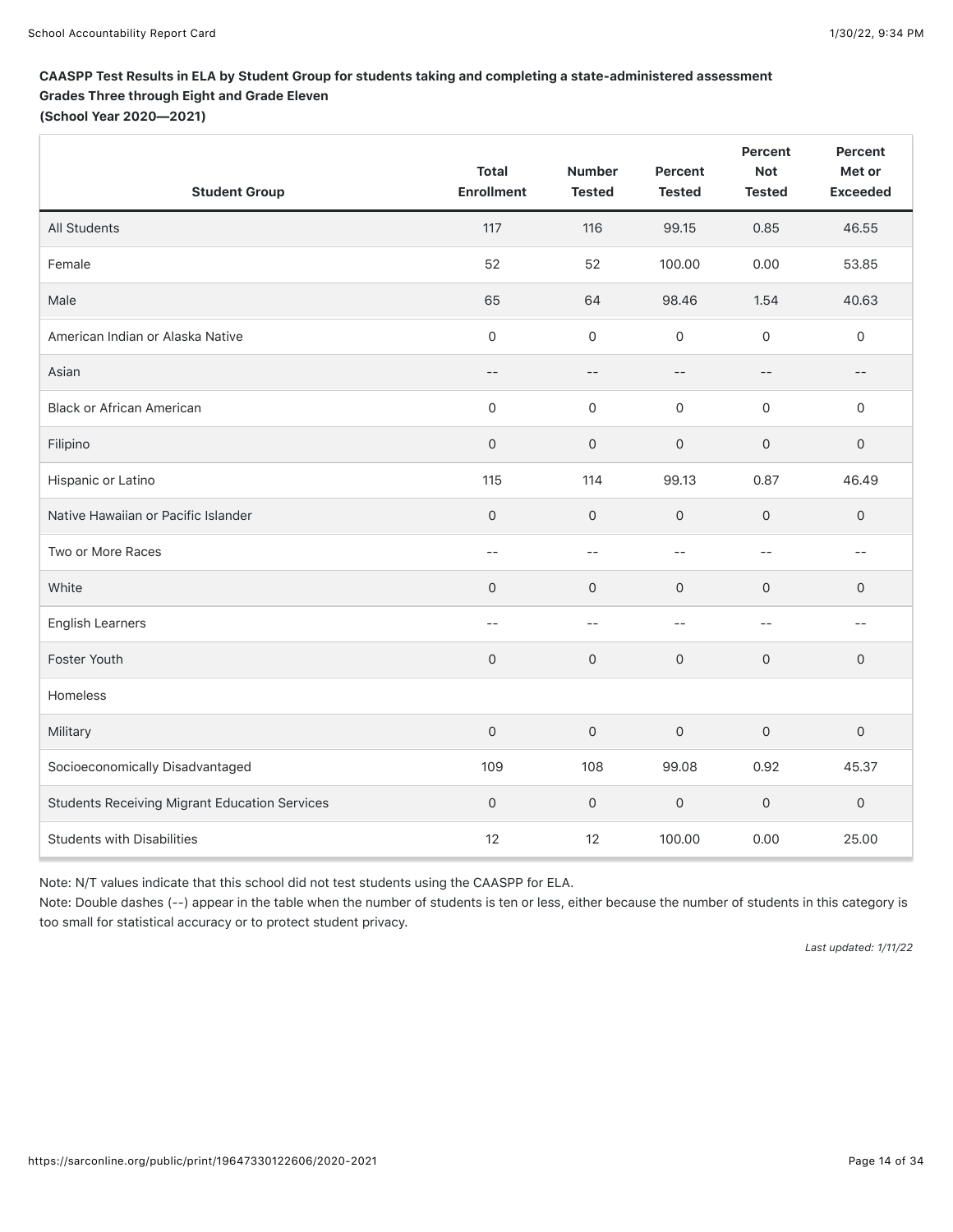# CAASPP Test Results in Mathematics by Student Group for students taking and completing a state-administered assessment Grades Three through Eight and Grade Eleven

(School Year 2020—2021)

| <b>Student Group</b>                                 | <b>Total</b><br><b>Enrollment</b> | <b>Number</b><br><b>Tested</b> | Percent<br><b>Tested</b> | Percent<br><b>Not</b><br><b>Tested</b> | Percent<br>Met or<br><b>Exceeded</b> |
|------------------------------------------------------|-----------------------------------|--------------------------------|--------------------------|----------------------------------------|--------------------------------------|
| All Students                                         | 117                               | 116                            | 99.15                    | 0.85                                   | 20.69                                |
| Female                                               | 52                                | 52                             | 100.00                   | 0.00                                   | 19.23                                |
| Male                                                 | 65                                | 64                             | 98.46                    | 1.54                                   | 21.88                                |
| American Indian or Alaska Native                     | $\mathsf{O}\xspace$               | $\mathsf{O}\xspace$            | $\mathbf 0$              | $\mathsf{O}\xspace$                    | $\mathsf{O}\xspace$                  |
| Asian                                                | $- -$                             | $-\,-$                         | $-$                      | $-$                                    | $--$                                 |
| <b>Black or African American</b>                     | $\mathsf{O}\xspace$               | $\mathsf{O}\xspace$            | $\mathsf{O}\xspace$      | $\mathsf{O}\xspace$                    | $\mathsf{O}\xspace$                  |
| Filipino                                             | $\mathsf{O}\xspace$               | $\mathsf{O}\xspace$            | $\mathbf 0$              | $\mathbf 0$                            | $\mathsf{O}\xspace$                  |
| Hispanic or Latino                                   | 115                               | 114                            | 99.13                    | 0.87                                   | 20.18                                |
| Native Hawaiian or Pacific Islander                  | $\mathbf 0$                       | $\mathsf O$                    | $\mathsf{O}\xspace$      | $\mathsf{O}\xspace$                    | $\mathbf 0$                          |
| Two or More Races                                    | $- -$                             | $--$                           | $-$                      | $-$                                    | $- -$                                |
| White                                                | $\mathbf{0}$                      | $\mathbf{0}$                   | $\mathbf 0$              | $\mathbf 0$                            | $\mathsf{O}$                         |
| <b>English Learners</b>                              | $\qquad \qquad -$                 | $--$                           | $-$                      | $-$                                    | $- -$                                |
| Foster Youth                                         | $\mathsf{O}\xspace$               | $\mathsf O$                    | $\mathsf{O}\xspace$      | $\mathbf 0$                            | $\mathbf 0$                          |
| Homeless                                             |                                   |                                |                          |                                        |                                      |
| Military                                             | $\mathsf{O}\xspace$               | $\mathsf O$                    | $\mathbf 0$              | $\mathbf 0$                            | $\mathsf{O}$                         |
| Socioeconomically Disadvantaged                      | 109                               | 108                            | 99.08                    | 0.92                                   | 20.37                                |
| <b>Students Receiving Migrant Education Services</b> | $\mathbf 0$                       | $\mathsf{O}\xspace$            | $\mathsf{O}\xspace$      | $\mathsf{O}\xspace$                    | $\mathsf{O}\xspace$                  |
| <b>Students with Disabilities</b>                    | 12                                | 12                             | 100.00                   | 0.00                                   | 0.00                                 |

Note: N/T values indicate that this school did not test students using the CAASPP for Mathematics.

Note: Double dashes (--) appear in the table when the number of students is ten or less, either because the number of students in this category is too small for statistical accuracy or to protect student privacy.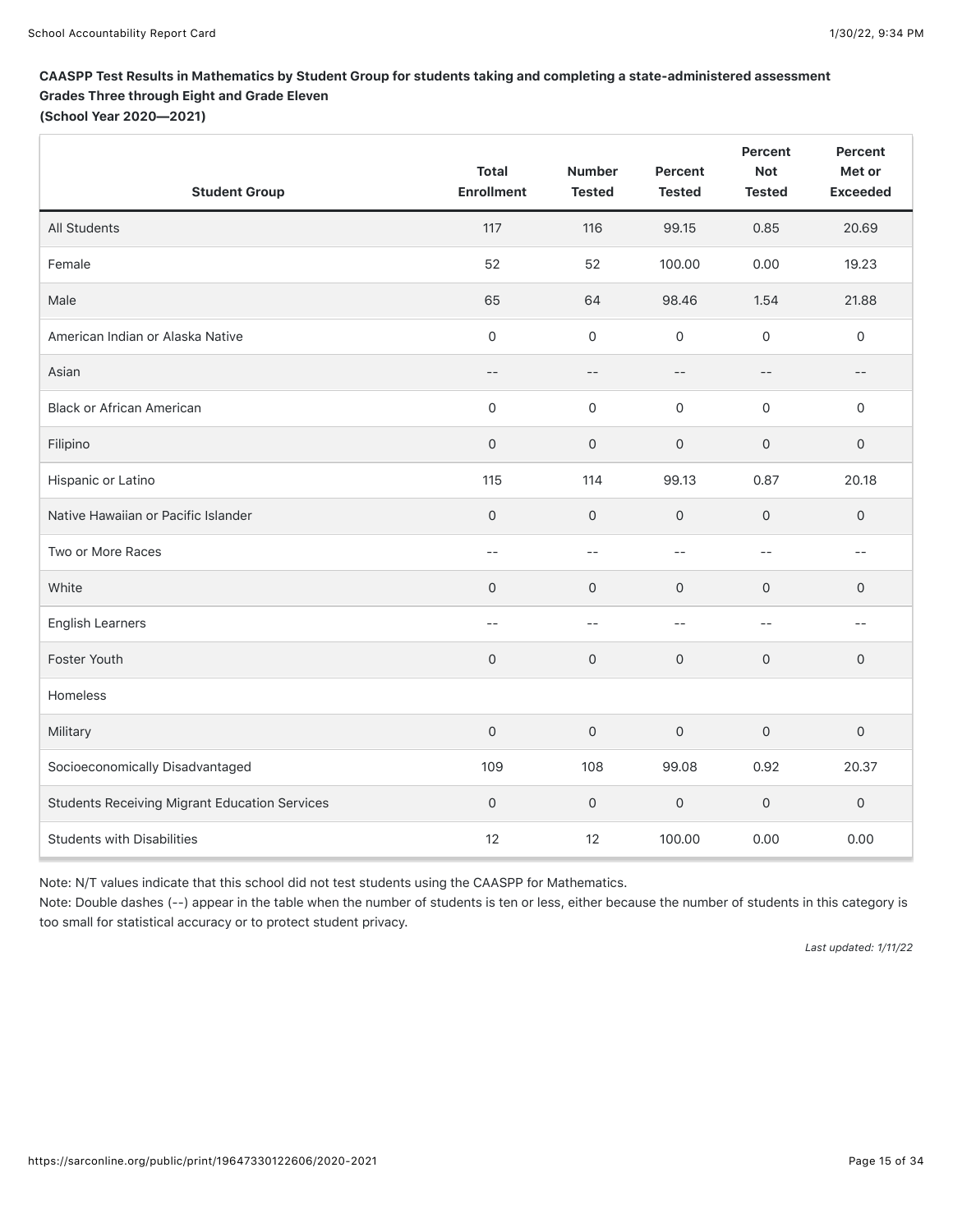#### Local Assessment Test Results in ELA by Student Group

#### Assessment Name(s): MAP READING

#### Grades Three through Eight and Grade Eleven (School Year 2020—2021)

Please note that PUC LCHS is reporting overall 9-12 grade local assessment data even though Grade 11 is checked under the Grade Levels to show on Public SARC.

Note: Data shown reflects data from Spring 2021 assessment.

NOTE: The following subgroup data was collected and is being reported: 1. Hispanic, 2. English Learners, 3. Socioeconomically Disadvantaged, 4. Students with Disabilities.

| <b>Student Group</b>                                 | <b>Total</b><br><b>Enrollment</b> | <b>Number</b><br><b>Tested</b> | Percent<br><b>Tested</b> | Percent<br><b>Not</b><br><b>Tested</b> | Percent<br>At or<br><b>Above Grade Level</b> |
|------------------------------------------------------|-----------------------------------|--------------------------------|--------------------------|----------------------------------------|----------------------------------------------|
| All Students                                         | 449                               | 423                            | 94.0                     | 6.0                                    | 56.0                                         |
| Female                                               | $\Omega$                          | $\mathbf 0$                    | $\mathbf 0$              | $\mathbf 0$                            | $\Omega$                                     |
| Male                                                 | $\mathbf{0}$                      | $\mathbf{O}$                   | $\mathbf 0$              | $\mathbf 0$                            | $\mathbf{0}$                                 |
| American Indian or Alaska Native                     | $\mathbf 0$                       | $\mathbf 0$                    | $\mathbf 0$              | $\mathsf{O}\xspace$                    | $\mathbf 0$                                  |
| Asian                                                | $\mathsf O$                       | $\mathsf{O}\xspace$            | $\mathbf 0$              | $\mathsf{O}\xspace$                    | $\mathsf{O}$                                 |
| <b>Black or African American</b>                     | $\mathsf{O}\xspace$               | $\mathbf 0$                    | $\mathbf 0$              | 0                                      | $\mathbf 0$                                  |
| Filipino                                             | $\mathsf{O}\xspace$               | $\mathsf{O}\xspace$            | $\mathsf{O}\xspace$      | $\mathsf{O}\xspace$                    | $\mathsf{O}\xspace$                          |
| Hispanic or Latino                                   | 434                               | 408                            | 94.0                     | 6.0                                    | 55.0                                         |
| Native Hawaiian or Pacific Islander                  | $\mathbf 0$                       | $\mathbf 0$                    | $\mathsf{O}\xspace$      | $\mathsf{O}\xspace$                    | $\mathbf 0$                                  |
| Two or More Races                                    | $\mathbf 0$                       | $\mathbf 0$                    | $\mathbf 0$              | $\mathsf{O}\xspace$                    | $\mathsf{O}\xspace$                          |
| White                                                | $\mathbf{O}$                      | $\mathsf{O}\xspace$            | $\overline{0}$           | $\mathbf 0$                            | $\mathbf 0$                                  |
| <b>English Learners</b>                              | 29                                | 25                             | 89.0                     | 11.0                                   | 11.0                                         |
| Foster Youth                                         | $\mathbf{0}$                      | $\mathbf{O}$                   | $\mathbf 0$              | $\mathsf{O}$                           | $\mathbf{0}$                                 |
| Homeless                                             | $\mathbf 0$                       | $\mathbf 0$                    | $\mathbf 0$              | $\mathbf 0$                            | $\mathbf 0$                                  |
| Military                                             | $\mathbf{O}$                      | $\mathbf 0$                    | $\overline{0}$           | $\mathbf{O}$                           | $\mathbf{0}$                                 |
| Socioeconomically Disadvantaged                      | 416                               | 391                            | 94.0                     | 6.0                                    | 35.0                                         |
| <b>Students Receiving Migrant Education Services</b> | $\mathbf 0$                       | $\mathbf 0$                    | $\mathsf{O}\xspace$      | $\mathsf O$                            | $\mathsf{O}$                                 |
| <b>Students with Disabilities</b>                    | 65                                | 62                             | 95.0                     | 5.0                                    | 25.0                                         |

\*At or above the grade-level standard in the context of the local assessment administered.

Note: LEAs/schools will populate this table for schools in cases where the school administered a local assessment.

Note: LEAs/schools will populate double dashes (--) in this table when the number of students is ten or less, either because the number of students in this category is too small for statistical accuracy or to protect student privacy.

Note: In cases where the school administered only the CAASPP assessment, LEAs/schools will populate this table with "N/A" values in all cells, meaning this table is Not Applicable for this school.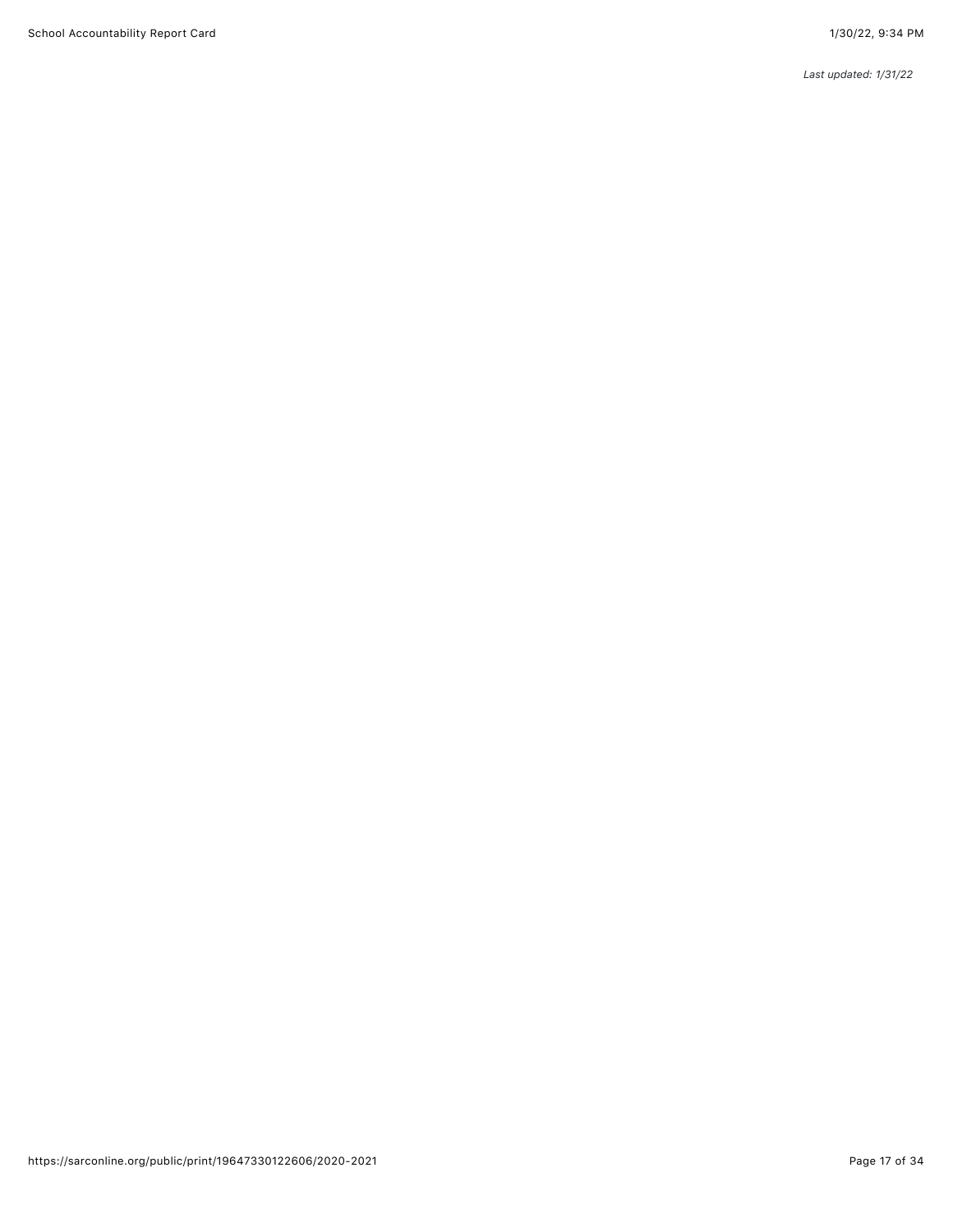# Local AssessmentTest Results in Mathematics by Student Group

Assessment Name(s): MAP MATH

#### Grades Three through Eight and Grade Eleven (School Year 2020—2021)

Please note that PUC LCHS is reporting overall 9-12 grade local assessment data even though Grade 11 is checked under the Grade Levels to show on Public SARC.

Note: Data shown reflects data from Spring 2021 assessment.

NOTE: The following subgroup data was collected and is being reported: 1. Hispanic, 2. English Learners, 3. Socioeconomically Disadvantaged, 4. Students with Disabilities.

| <b>Student Group</b>                                 | <b>Total</b><br><b>Enrollment</b> | <b>Number</b><br><b>Tested</b> | Percent<br><b>Tested</b> | Percent<br><b>Not</b><br><b>Tested</b> | Percent<br>At or<br><b>Above Grade Level</b> |
|------------------------------------------------------|-----------------------------------|--------------------------------|--------------------------|----------------------------------------|----------------------------------------------|
| All Students                                         | 449                               | 422                            | 94.0                     | 6.0                                    | 27.0                                         |
| Female                                               | $\Omega$                          | $\Omega$                       | $\mathbf 0$              | $\mathbf 0$                            | $\mathbf 0$                                  |
| Male                                                 | $\mathbf{0}$                      | $\mathbf 0$                    | $\mathbf{O}$             | $\mathsf{O}\xspace$                    | $\mathbf{0}$                                 |
| American Indian or Alaska Native                     | $\Omega$                          | $\Omega$                       | $\Omega$                 | $\mathsf{O}\xspace$                    | $\Omega$                                     |
| Asian                                                | $\mathsf{O}\xspace$               | $\mathsf{O}\xspace$            | $\mathsf{O}\xspace$      | $\mathsf{O}\xspace$                    | $\mathsf{O}\xspace$                          |
| <b>Black or African American</b>                     | $\mathsf{O}\xspace$               | $\mathsf{O}\xspace$            | $\mathbf 0$              | 0                                      | $\mathsf{O}\xspace$                          |
| Filipino                                             | $\mathsf{O}\xspace$               | $\mathsf{O}\xspace$            | $\mathsf{O}\xspace$      | $\mathsf{O}\xspace$                    | $\mathsf{O}\xspace$                          |
| Hispanic or Latino                                   | 434                               | 407                            | 94.0                     | 6.0                                    | 26.0                                         |
| Native Hawaiian or Pacific Islander                  | $\mathbf{0}$                      | $\mathbf{O}$                   | $\mathbf 0$              | $\mathsf{O}$                           | $\mathbf{0}$                                 |
| Two or More Races                                    | $\mathsf{O}\xspace$               | $\mathbf 0$                    | $\mathbf 0$              | $\mathsf{O}\xspace$                    | $\mathsf{O}\xspace$                          |
| White                                                | $\mathbf{0}$                      | $\mathbf 0$                    | $\overline{0}$           | $\mathbf{O}$                           | $\mathbf{0}$                                 |
| <b>English Learners</b>                              | 28                                | 25                             | 89.0                     | 11.0                                   | 0.0                                          |
| Foster Youth                                         | $\mathbf 0$                       | $\mathbf{O}$                   | $\mathbf 0$              | $\mathsf{O}$                           | $\mathbf{0}$                                 |
| Homeless                                             | $\mathsf{O}\xspace$               | $\mathbf 0$                    | $\mathsf{O}\xspace$      | $\mathbf 0$                            | $\mathsf{O}$                                 |
| Military                                             | $\mathbf{O}$                      | $\mathbf{O}$                   | $\mathbf{O}$             | $\mathsf{O}\xspace$                    | $\mathbf{0}$                                 |
| Socioeconomically Disadvantaged                      | 416                               | 390                            | 94.0                     | 6.0                                    | 27.0                                         |
| <b>Students Receiving Migrant Education Services</b> | $\mathsf O$                       | $\mathsf{O}\xspace$            | $\mathsf{O}\xspace$      | $\mathsf O$                            | $\mathsf O$                                  |
| <b>Students with Disabilities</b>                    | 65                                | 61                             | 94.0                     | 6.0                                    | 6.0                                          |

\*At or above the grade-level standard in the context of the local assessment administered.

Note: LEAs/schools will populate this table for schools in cases where the school administered a local assessment.

Note: LEAs/schools will populate double dashes (--) in this table when the number of students is ten or less, either because the number of students in this category is too small for statistical accuracy or to protect student privacy.

Note: In cases where the school administered only the CAASPP assessment, LEAs/schools will populate this table with "N/A" values in all cells, meaning this table is Not Applicable for this school.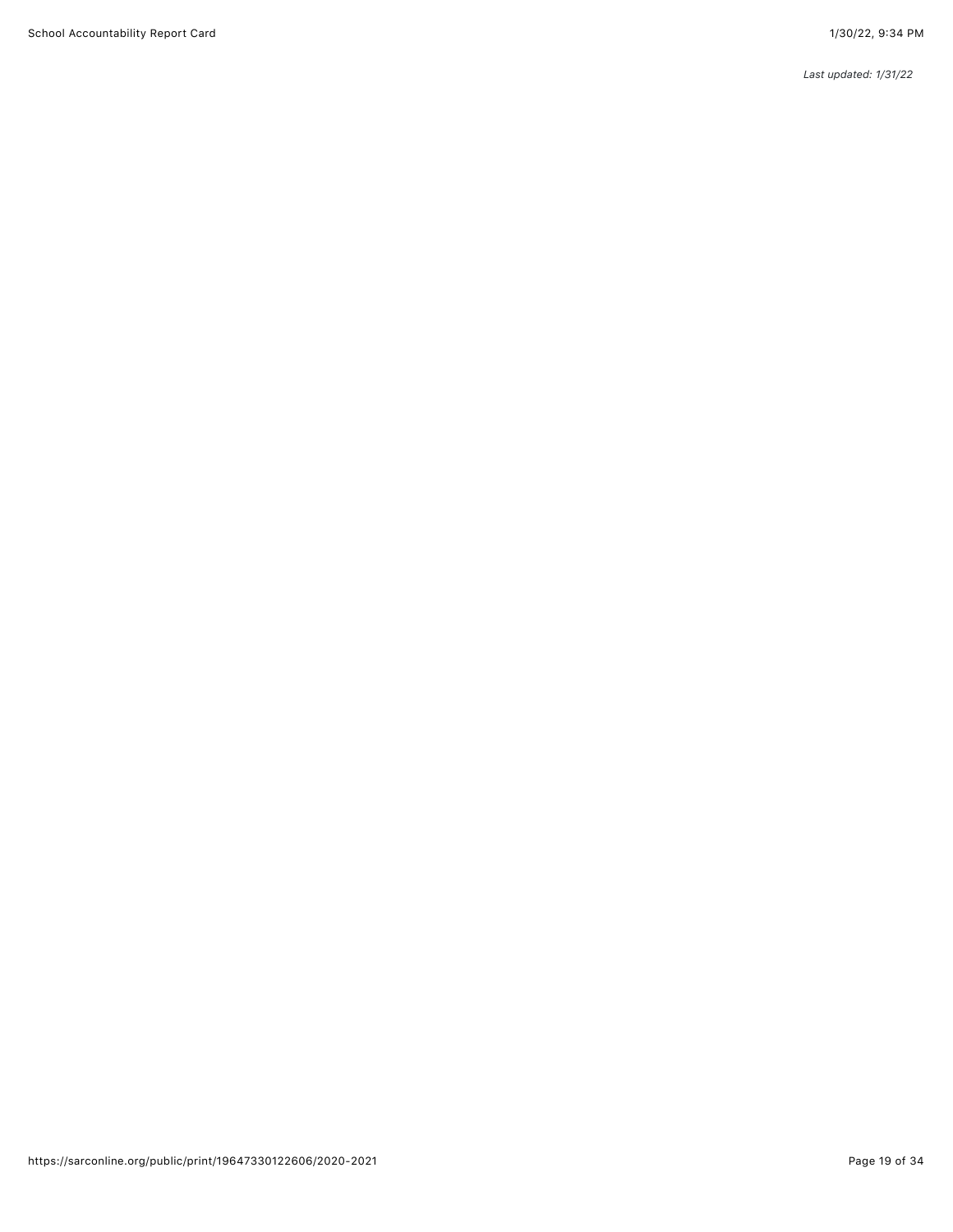#### CAASPP Test Results in Science for All Students

#### Grades Five, Eight and High School

#### Percentage of Students Meeting or Exceeding the State Standard

| <b>Subject</b>                         | <b>School</b> | <b>School</b> | <b>District</b> | <b>District</b> | <b>State</b> | <b>State</b> |
|----------------------------------------|---------------|---------------|-----------------|-----------------|--------------|--------------|
|                                        | 2019-2020     | 2020-2021     | 2019-2020       | 2020-2021       | 2019-2020    | 2020-2021    |
| Science (grades 5, 8, and high school) | N/A           | 17.76         | N/A             | 25.29           | N/A          | 28.72        |

Note: The 2019–2020 data cells with N/A values indicate that the 2019–2020 data are not available due to the COVID-19 pandemic and resulting summative testing suspension. The Executive Order N-30-20 was issued which waived the assessment, accountability, and reporting requirements for the 2019–2020 school year.

Note: For any 2020–2021 data cells with N/T values indicate that this school did not test students using the CAASPP Science.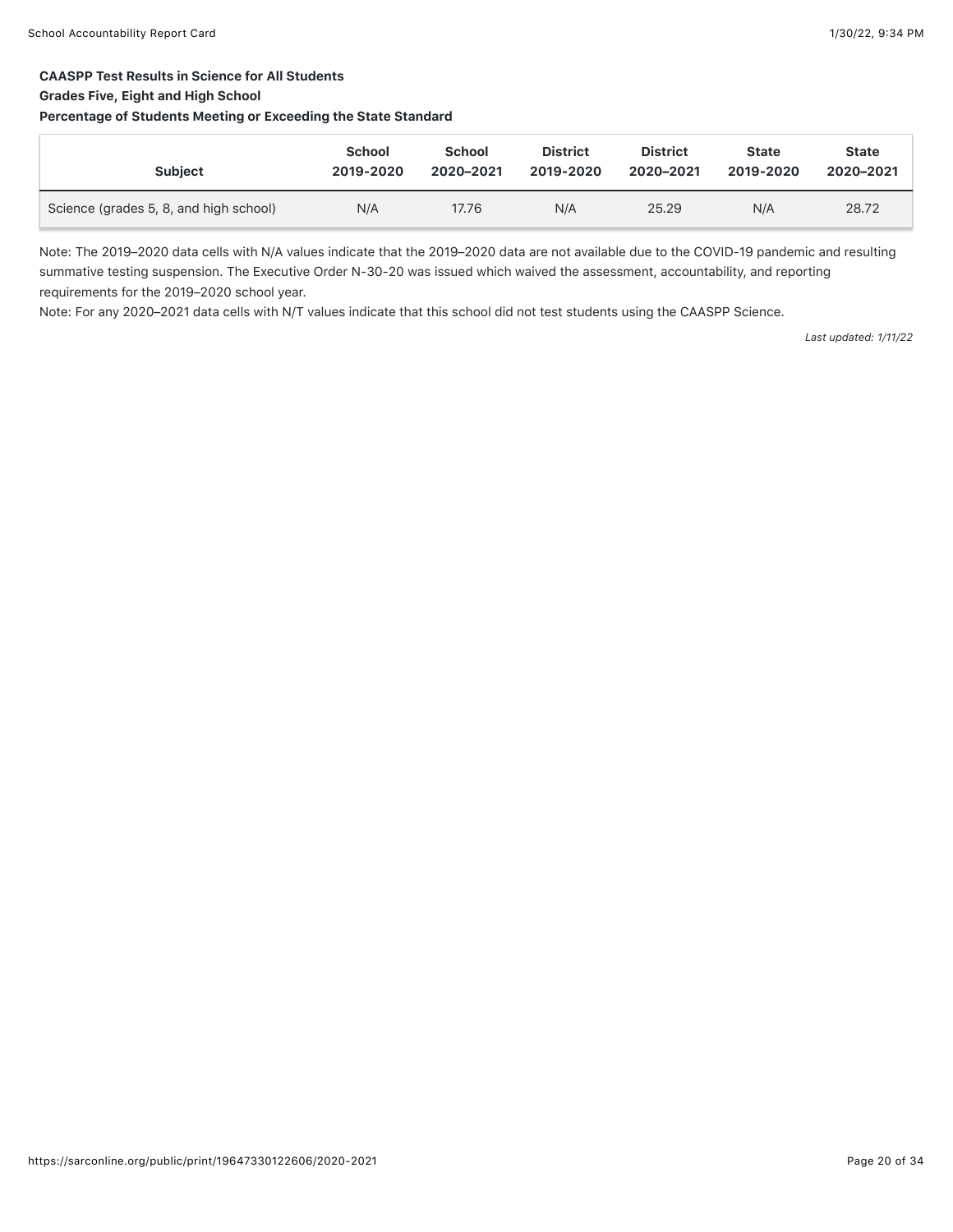Г

Grades Five, Eight and High School (School Year 2020—2021)

| <b>Student Group</b>                                 | <b>Total</b><br><b>Enrollment</b> | <b>Number</b><br><b>Tested</b> | Percent<br><b>Tested</b> | Percent<br><b>Not</b><br><b>Tested</b> | <b>Percent</b><br>Met or<br><b>Exceeded</b>   |
|------------------------------------------------------|-----------------------------------|--------------------------------|--------------------------|----------------------------------------|-----------------------------------------------|
| All Students                                         | 110                               | 107                            | 97.27                    | 2.73                                   | 17.76                                         |
| Female                                               | 61                                | 59                             | 96.72                    | 3.28                                   | 18.64                                         |
| Male                                                 | 49                                | 48                             | 97.96                    | 2.04                                   | 16.67                                         |
| American Indian or Alaska Native                     | $\mathsf{O}$                      | 0                              | 0                        | $\mathsf{O}$                           | 0                                             |
| Asian                                                | $\mathsf{O}\xspace$               | $\mathbf 0$                    | 0                        | $\mathsf{O}\xspace$                    | 0                                             |
| <b>Black or African American</b>                     | $\mathsf{O}\xspace$               | $\mathsf{O}$                   | 0                        | $\mathsf{O}\xspace$                    | 0                                             |
| Filipino                                             | $- -$                             | $-$                            | $-$                      | $- -$                                  | $- -$                                         |
| Hispanic or Latino                                   | 107                               | 104                            | 97.20                    | 2.80                                   | 17.31                                         |
| Native Hawaiian or Pacific Islander                  | $\mathsf{O}\xspace$               | $\mathbf 0$                    | $\mathsf{O}\xspace$      | $\mathsf{O}\xspace$                    | 0                                             |
| Two or More Races                                    | $-$                               | $-$                            | $-$                      | $-$                                    | $\sim$ $-$                                    |
| White                                                | $\mathbf{0}$                      | $\mathbf 0$                    | 0                        | $\mathbf 0$                            | 0                                             |
| <b>English Learners</b>                              | $-$                               | $\overline{\phantom{m}}$       | $ -$                     | $ -$                                   | $\mathord{\hspace{1pt}\text{--}\hspace{1pt}}$ |
| Foster Youth                                         | $\mathsf O$                       | $\mathbf 0$                    | $\mathsf{O}$             | $\mathbf 0$                            | 0                                             |
| Homeless                                             |                                   |                                |                          |                                        |                                               |
| Military                                             | $\mathsf{O}\xspace$               | $\mathbf 0$                    | $\mathbf 0$              | $\mathbf 0$                            | 0                                             |
| Socioeconomically Disadvantaged                      | 106                               | 104                            | 98.11                    | 1.89                                   | 18.27                                         |
| <b>Students Receiving Migrant Education Services</b> | $\mathsf O$                       | $\mathbf 0$                    | $\mathbf 0$              | $\mathbf 0$                            | 0                                             |
| <b>Students with Disabilities</b>                    | 18                                | 17                             | 94.44                    | 5.56                                   | 0.00                                          |

Note: N/T values indicate that this school did not test students using the CAASPP for Science.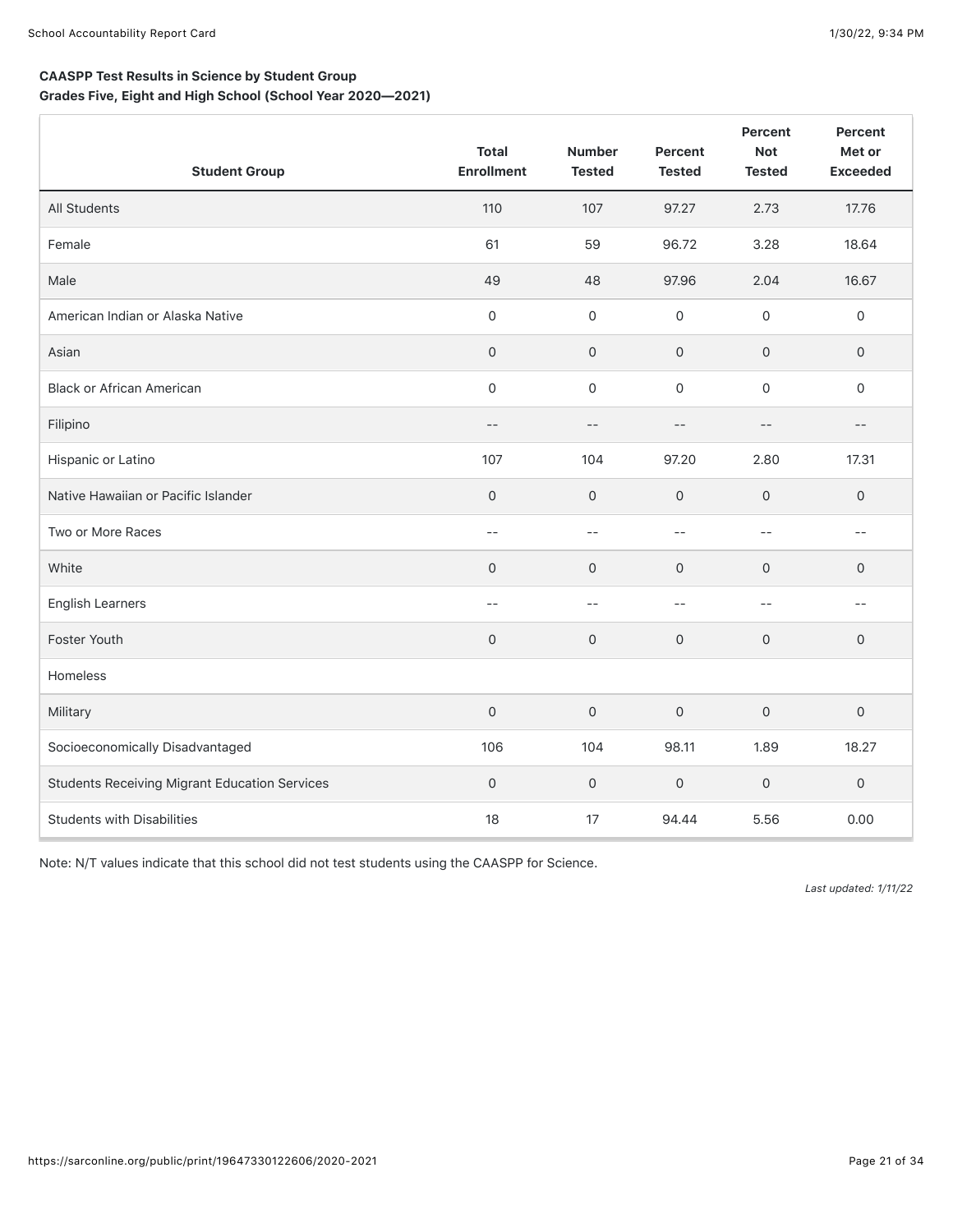#### Career Technical Education (CTE) Programs (School Year 2020—2021)

PUC LCHS does not offer CTE programming.

#### Starting the 2022-2023 school year:

PUC high schools that do not offer an Advanced Placement program (AP) are required to offer a Career Technical Education (CTE) pathway. If an AP program is offered, a CTE pathway is optional.

#### Career Technical Education (CTE) Participation (School Year 2020—2021)

PUC LCHS does not offer CTE programming.

| <b>Measure</b>                                                                                                                    | <b>CTE Program</b><br>Participation |
|-----------------------------------------------------------------------------------------------------------------------------------|-------------------------------------|
| Number of Pupils Participating in CTE                                                                                             | $- -$                               |
| Percent of Pupils that Complete a CTE Program and Earn a High School Diploma                                                      | $- -$                               |
| Percent of CTE Courses that are Sequenced or Articulated Between the School and Institutions of Postsecondary<br><b>Education</b> | $- -$                               |

*Last updated: 1/11/22*

*Last updated: 1/12/22*

#### Course Enrollment/Completion of University of California (UC) and/or California State University (CSU) Admission Requirements

| <b>UC/CSU Course Measure</b>                                                | Percent |
|-----------------------------------------------------------------------------|---------|
| 2020–2021 Pupils Enrolled in Courses Required for UC/CSU Admission          | 99.78%  |
| 2019-2020 Graduates Who Completed All Courses Required for UC/CSU Admission | 85.57%  |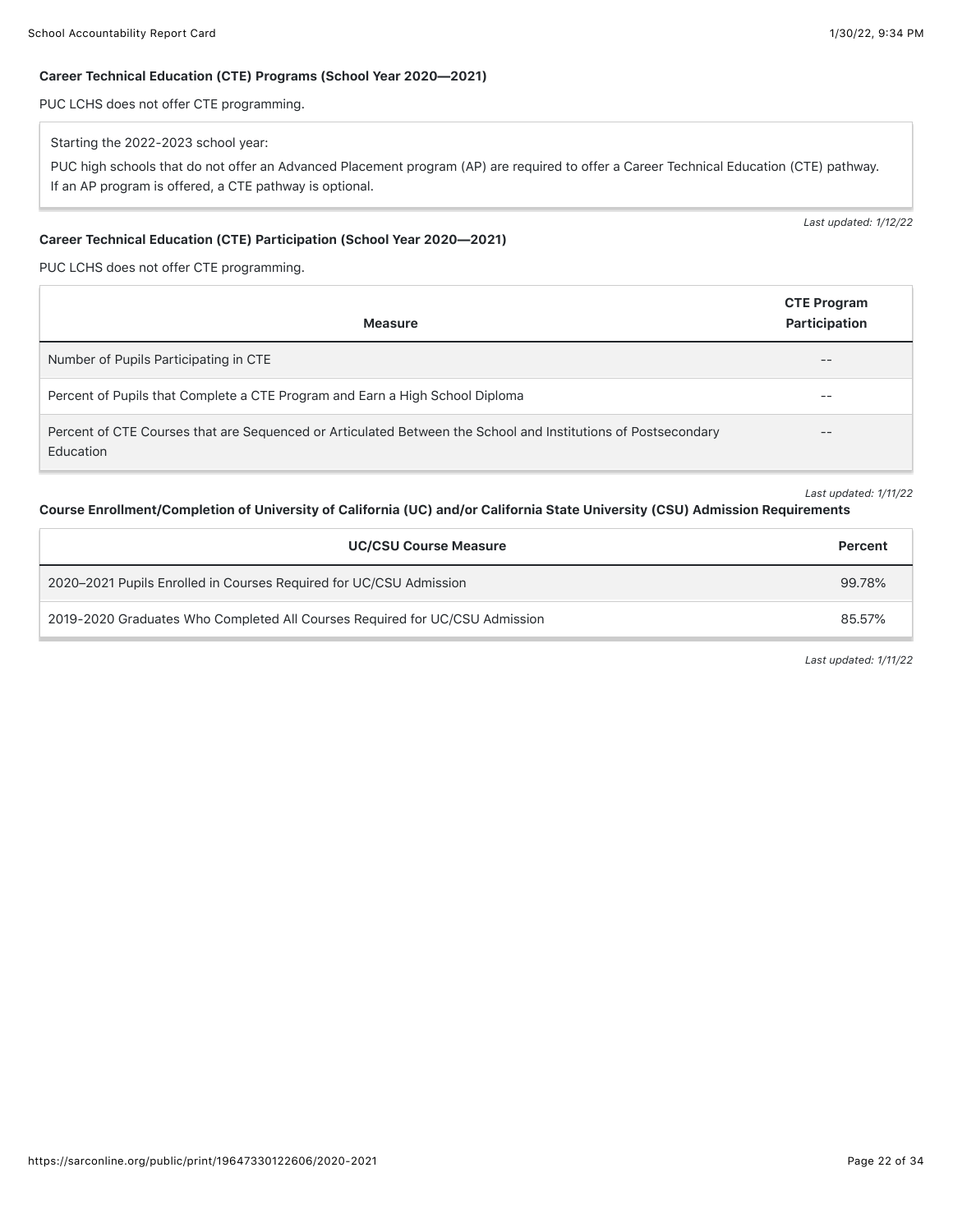# State Priority: Other Pupil Outcomes

The SARC provides the following information relevant to the State priority: Other Pupil Outcomes (Priority 8):

Pupil outcomes in the subject area of physical education

#### California Physical Fitness Test Results (School Year 2020—2021)

| <b>Grade Level</b> | Percentage of<br><b>Students Meeting</b><br><b>Four of Six</b><br><b>Fitness Standards</b> | Percentage of<br><b>Students Meeting</b><br><b>Five of Six</b><br><b>Fitness Standards</b> | Percentage of<br><b>Students Meeting</b><br>Six of Six<br><b>Fitness Standards</b> |
|--------------------|--------------------------------------------------------------------------------------------|--------------------------------------------------------------------------------------------|------------------------------------------------------------------------------------|
| 5                  | N/A                                                                                        | N/A                                                                                        | N/A                                                                                |
|                    | N/A                                                                                        | N/A                                                                                        | N/A                                                                                |
| 9                  | --                                                                                         | $- -$                                                                                      | $- -$                                                                              |

Note: Due to the COVID-19 crisis, the Physical Fitness Test was suspended during the 2020–2021 school year and therefore no data are reported.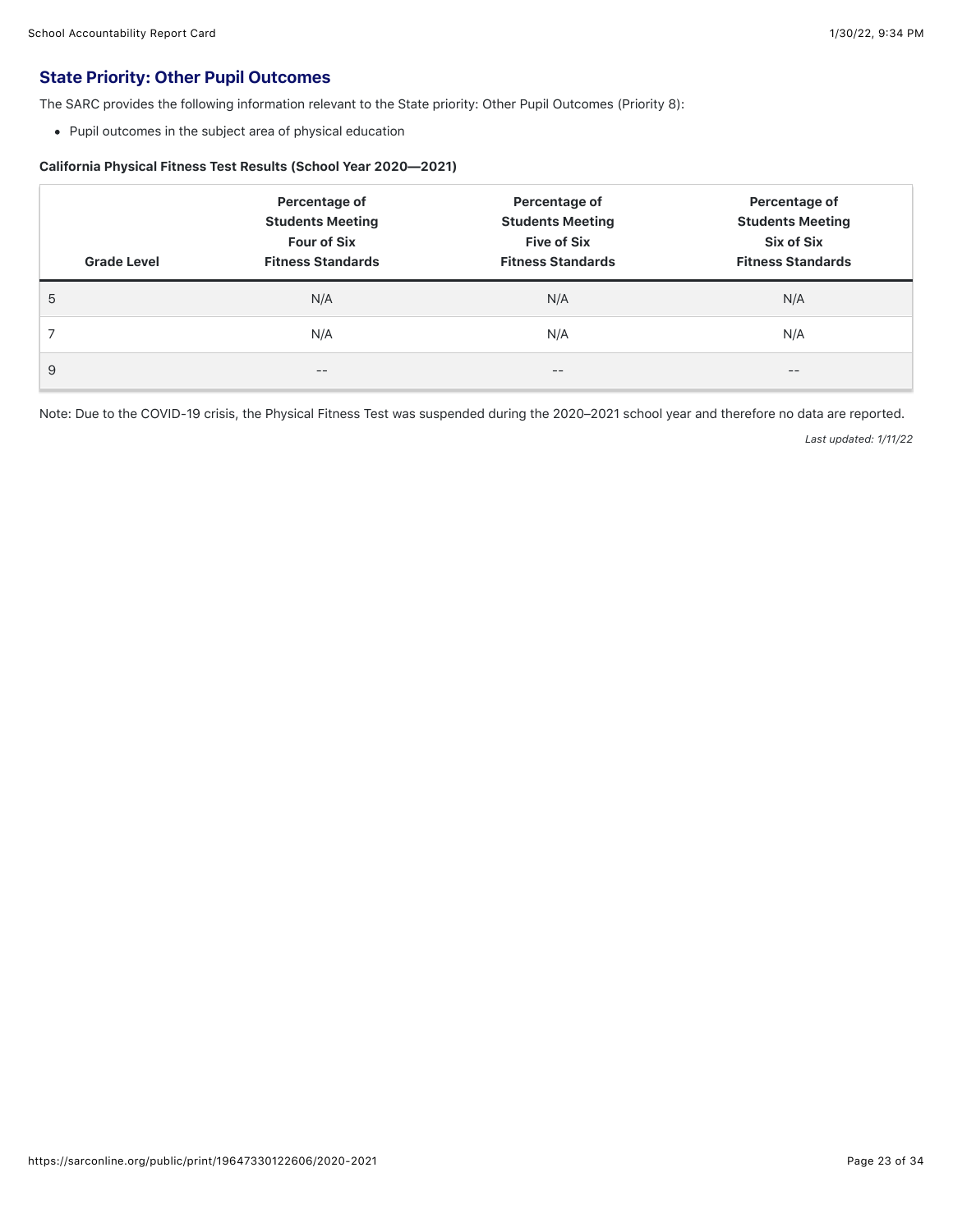# **C. Engagement**

# State Priority: Parental Involvement

The SARC provides the following information relevant to the State priority: Parental Involvement (Priority 3):

Efforts the school district makes to seek parent input in making decisions for the school district and each school site

#### Opportunities for Parental Involvement (School Year 2021-2022)

PUC Lakeview Charter High School (LCHS) truly believes that we are in a partnership with our families and the community at large. Our parents are encouraged to participate in monthly meetings in order to learn more about the school and how they can support their students with classes and course work. PUC LCHS invites our parents to meet with our teachers and staff members during these family meetings to develop a working relationship to better support our students at home. This is designed to strengthen and build a positive school culture and bring awareness to school initiatives and student progress

A quarterly Site Advisory Council affords parents the opportunity to become more active in school decision making. The PUC LCHS also hosts ongoing supports for parents in regards to meetings focused on special education, post-secondary education, and clinical counseling.In addition to monthly parent events, PUC LCHS also has a monthly coffee with the principal where parents have the opportunity to discuss any issues with the Principal.

For more information, please call the main office at 818-356-2591.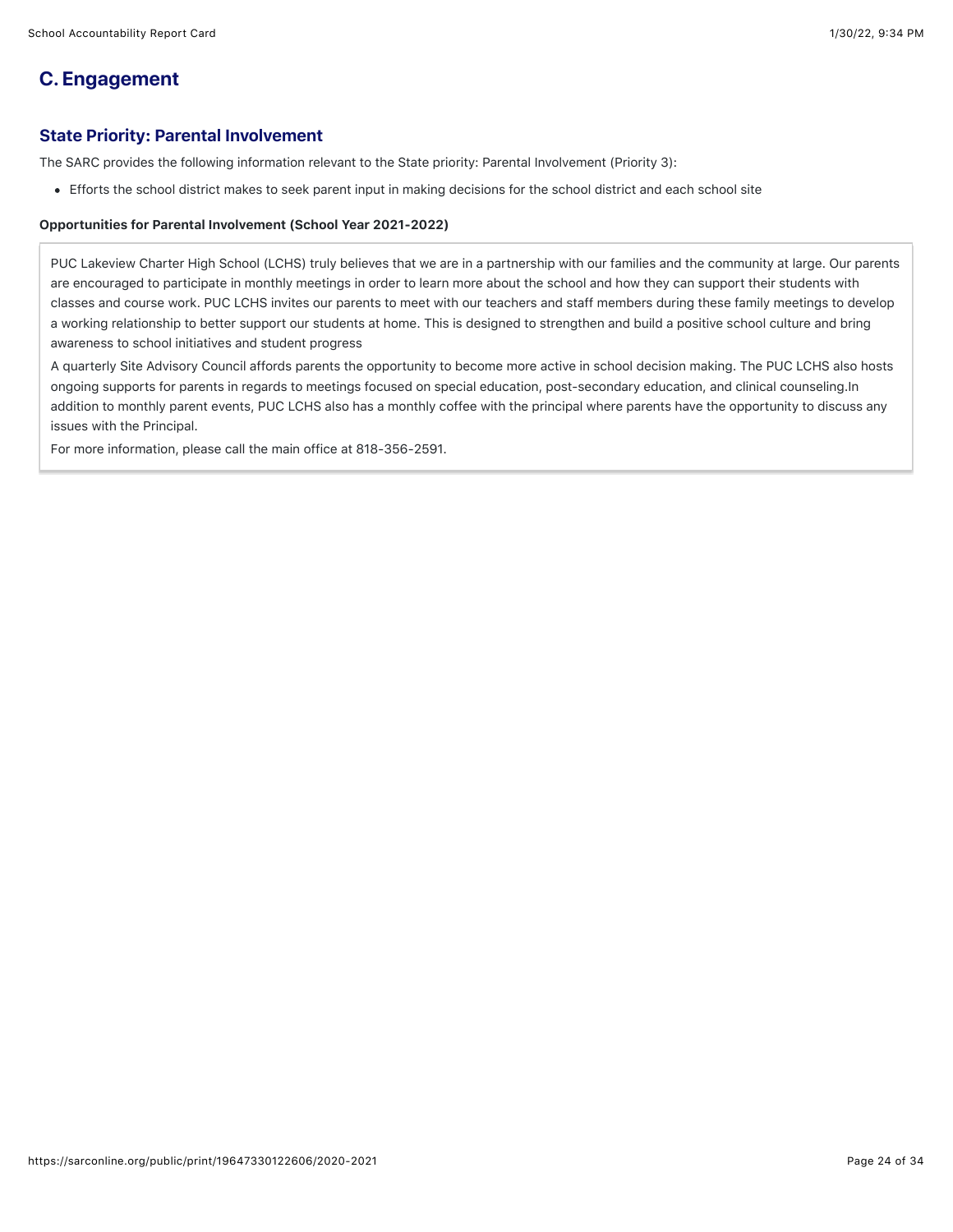# State Priority: Pupil Engagement

The SARC provides the following information relevant to the State priority: Pupil Engagement (Priority 5):

- High school dropout rates; and
- High school graduation rates
- Chronic Absenteeism

### Dropout Rate and Graduation Rate (Four-Year Cohort Rate)

| <b>Indicator</b>   | <b>School</b><br>$2018 -$<br>2019 | <b>School</b><br>2019-<br>2020 | <b>School</b><br>$2020 -$<br>2021 | <b>District</b><br>$2018 -$<br>2019 | <b>District</b><br>$2019 -$<br>2020 | <b>District</b><br>$2020 -$<br>2021 | <b>State</b><br>$2018 -$<br>2019 | <b>State</b><br>$2019 -$<br>2020 | <b>State</b><br>$2020 -$<br>2021 |
|--------------------|-----------------------------------|--------------------------------|-----------------------------------|-------------------------------------|-------------------------------------|-------------------------------------|----------------------------------|----------------------------------|----------------------------------|
| Dropout Rate       | 2.00%                             | 1.00%                          | 4.30%                             | 10.90%                              | 8.90%                               | 8.10%                               | 9.00%                            | 8.90%                            | 9.40%                            |
| Graduation<br>Rate | 97.00%                            | 98.00%                         | 93.90%                            | 81.50%                              | 82.90%                              | 83.50%                              | 84.50%                           | 84.20%                           | 83.60%                           |

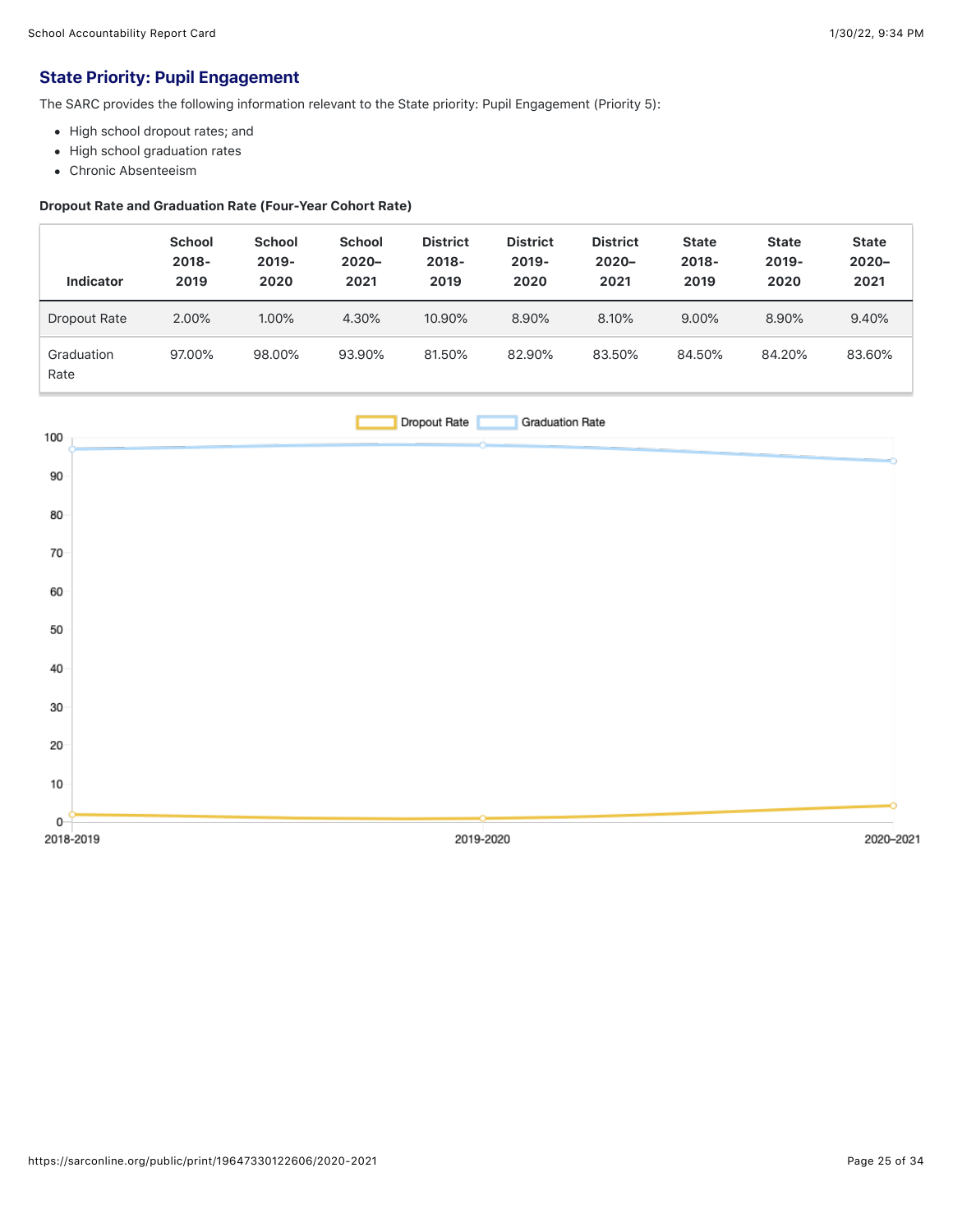#### Graduation Rate by Student Group (Four-Year Cohort Rate)

(School Year 2020—2021)

| <b>Student Group</b>                                 | <b>Number of</b><br><b>Students</b><br>in Cohort | Number of<br>Cohort<br><b>Graduates</b> | <b>Cohort</b><br><b>Graduation</b><br>Rate |
|------------------------------------------------------|--------------------------------------------------|-----------------------------------------|--------------------------------------------|
| All Students                                         | 115                                              | 108                                     | 93.9                                       |
| Female                                               | 62                                               | 59                                      | 95.2                                       |
| Male                                                 | 53                                               | 49                                      | 92.5                                       |
| Non-Binary                                           | $- -$                                            | $-$                                     | 0.0                                        |
| American Indian or Alaska Native                     | 0                                                | $\mathsf{O}\xspace$                     | 92.5                                       |
| Asian                                                | 0                                                | $\mathsf{O}\xspace$                     | 0.00                                       |
| <b>Black or African American</b>                     | $\mathsf{O}$                                     | $\mathsf{O}\xspace$                     | 0.00                                       |
| Filipino                                             | $-$                                              | $- -$                                   | $-$                                        |
| Hispanic or Latino                                   | 112                                              | 105                                     | 93.8                                       |
| Native Hawaiian or Pacific Islander                  | 0                                                | $\mathsf{O}$                            | 0.00                                       |
| Two or More Races                                    | $- -$                                            | $-\,-$                                  | $-\,-$                                     |
| White                                                | 0                                                | $\mathsf{O}\xspace$                     | 0.00                                       |
| <b>English Learners</b>                              | 13                                               | 11                                      | 84.6                                       |
| Foster Youth                                         | $-$                                              | $-$                                     | $-$                                        |
| Homeless                                             | $-$                                              | $-\,-$                                  | $0.0\,$                                    |
| Socioeconomically Disadvantaged                      | 114                                              | 107                                     | 93.9                                       |
| <b>Students Receiving Migrant Education Services</b> | $-$                                              | $-\,-$                                  | $0.0\,$                                    |
| <b>Students with Disabilities</b>                    | 19                                               | 16                                      | 84.2                                       |

For information on the Four-Year Adjusted Cohort Graduation Rate (ACGR), visit the CDE Adjusted Cohort Graduation Rate web page at https://www.cde.ca.gov/ds/ad/acgrinfo.asp.

*Last updated:*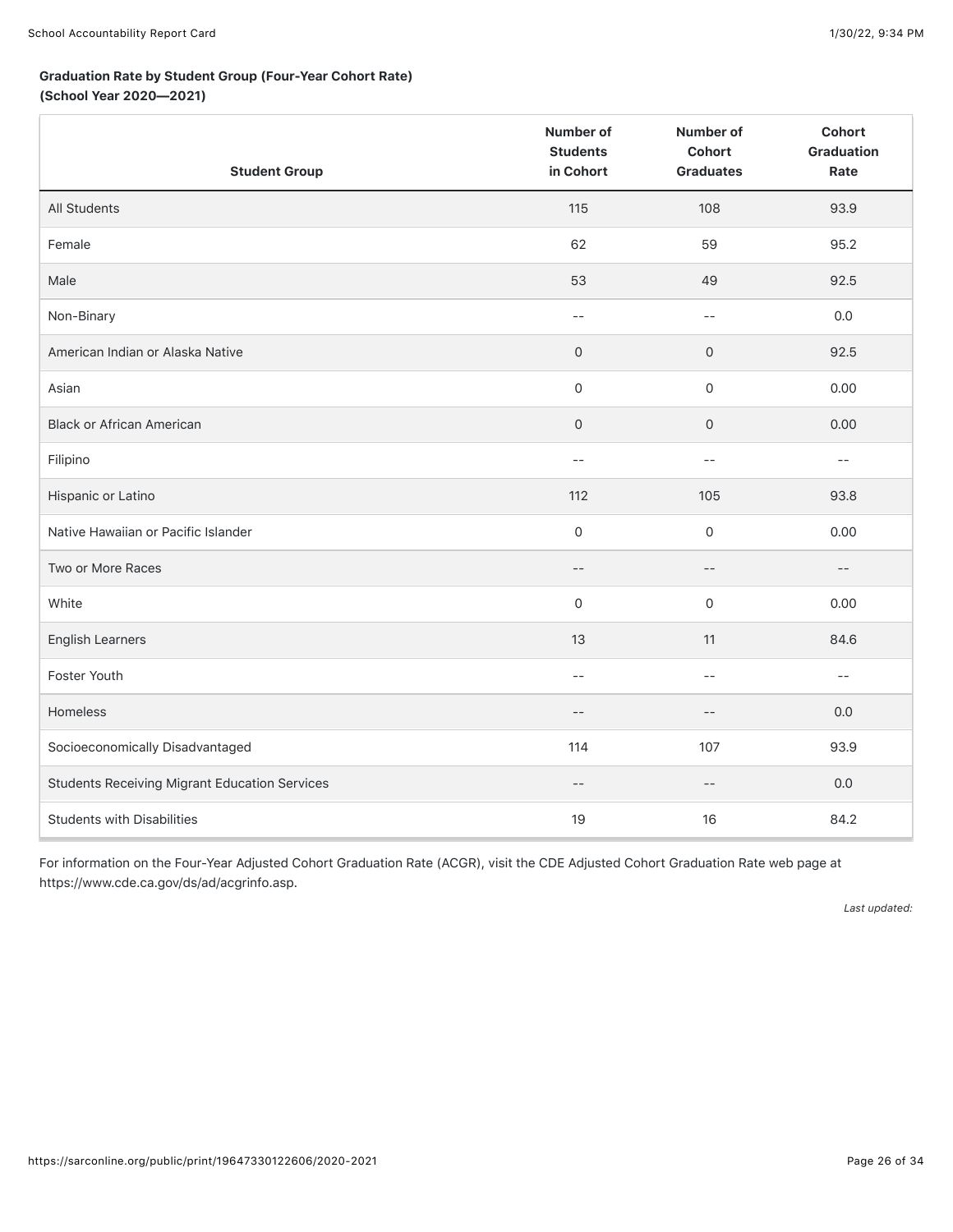# Chronic Absenteeism by Student Group

(School Year 2020—2021)

| <b>Student Group</b>                                 | <b>Cumulative</b><br><b>Enrollment</b> | <b>Chronic</b><br>Absenteeism<br>Eligible<br><b>Enrollment</b> | <b>Chronic</b><br>Absenteeism<br>Count | Chronic<br>Absenteeism<br>Rate |
|------------------------------------------------------|----------------------------------------|----------------------------------------------------------------|----------------------------------------|--------------------------------|
| All Students                                         | 460                                    | 455                                                            | $\mathbf 0$                            | 0.0                            |
| Female                                               | 228                                    | 226                                                            | $\mathsf{O}\xspace$                    | 0.0                            |
| Male                                                 | 232                                    | 229                                                            | $\mathbf 0$                            | 0.0                            |
| American Indian or Alaska Native                     | $\mathbf{1}$                           | $\mathbf{1}$                                                   | $\mathbf 0$                            | 0.0                            |
| Asian                                                | $\mathbf{O}$                           | $\mathbf{O}$                                                   | $\mathbf 0$                            | 0.0                            |
| <b>Black or African American</b>                     | $\mathsf{O}\xspace$                    | $\mathsf{O}\xspace$                                            | $\mathsf{O}\xspace$                    | 0.0                            |
| Filipino                                             | $\overline{2}$                         | 2                                                              | $\mathsf{O}\xspace$                    | 0.0                            |
| Hispanic or Latino                                   | 444                                    | 439                                                            | $\mathsf{O}\xspace$                    | 0.0                            |
| Native Hawaiian or Pacific Islander                  | $\mathbf 0$                            | $\mathbf 0$                                                    | $\mathbf 0$                            | 0.0                            |
| Two or More Races                                    | $\mathbf{1}$                           | $\mathbf{1}$                                                   | $\mathsf{O}\xspace$                    | 0.0                            |
| White                                                | $\mathbf{1}$                           | $\mathbf{1}$                                                   | $\mathsf{O}\xspace$                    | 0.0                            |
| <b>English Learners</b>                              | 36                                     | 35                                                             | $\mathsf{O}\xspace$                    | 0.0                            |
| Foster Youth                                         | $\mathbf{1}$                           | $\mathbf{1}$                                                   | $\mathbf 0$                            | 0.0                            |
| Homeless                                             | $\mathbf 0$                            | $\mathbf 0$                                                    | $\mathbf 0$                            | 0.0                            |
| Socioeconomically Disadvantaged                      | 431                                    | 427                                                            | $\mathbf 0$                            | 0.0                            |
| <b>Students Receiving Migrant Education Services</b> | $\mathsf{O}\xspace$                    | $\mathbf 0$                                                    | $\mathsf{O}\xspace$                    | 0.0                            |
| <b>Students with Disabilities</b>                    | 70                                     | 68                                                             | $\mathsf{O}\xspace$                    | 0.0                            |

*Last updated:*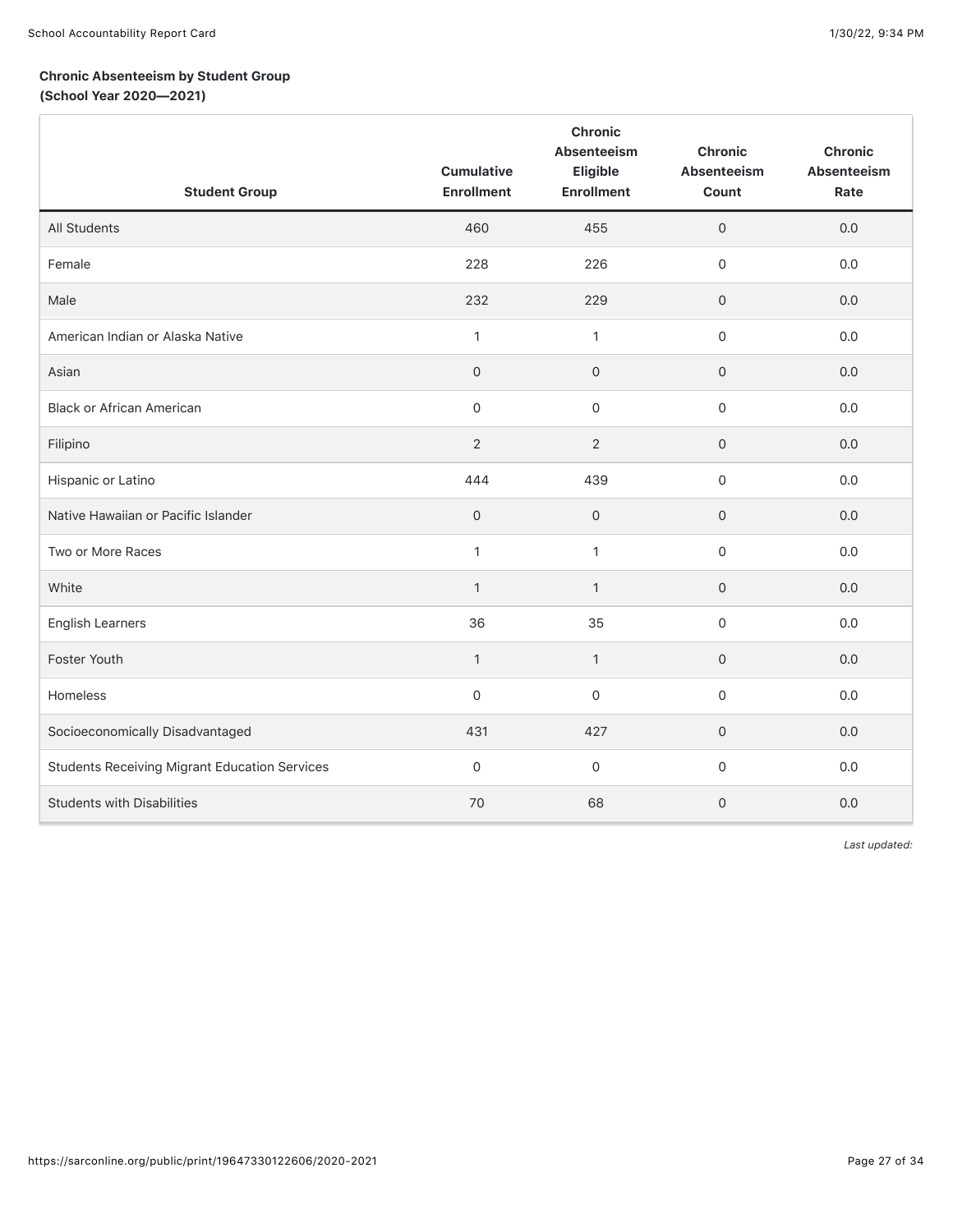# State Priority: School Climate

The SARC provides the following information relevant to the State priority: School Climate (Priority 6):

- Pupil suspension rates;
- Pupil expulsion rates; and
- Other local measures on the sense of safety

#### Suspensions and Expulsions

(data collected between July through June, each full school year respectively)

| Rate        | <b>School</b><br>2018-2019 | <b>School</b><br>2020-2021 | <b>District</b><br>2018-2019 | <b>District</b><br>2020-2021 | <b>State</b><br>2018-2019 | <b>State</b><br>2020-2021 |
|-------------|----------------------------|----------------------------|------------------------------|------------------------------|---------------------------|---------------------------|
| Suspensions | 0.21%                      |                            | 0.65%                        |                              | 3.47%                     |                           |
| Expulsions  | $0.00\%$                   |                            | 0.02%                        |                              | 0.08%                     |                           |

Note: Data collected during the 2020–21 school year may not be comparable to earlier years of this collection due to differences in learning mode instruction in response to the COVID-19 pandemic.

#### Suspensions and Expulsions for School Year 2019—2020 Only

#### (data collected between July through February, partial school year due to the COVID-19 pandemic)

| Rate        | <b>School</b><br>2019-2020 | <b>District</b><br>2019-2020 | <b>State</b><br>2019-2020 |
|-------------|----------------------------|------------------------------|---------------------------|
| Suspensions | 0.43%                      | 0.44%                        | 2.45%                     |
| Expulsions  | $0.00\%$                   | 0.02%                        | 0.05%                     |

Note: The 2019–2020 suspensions and expulsions rate data are not comparable to other year data because the 2019–2020 school year is a partial school year due to the COVID-19 crisis. As such, it would be inappropriate to make any comparisons in rates of suspensions and expulsions in the 2019–2020 school year compared to other school years.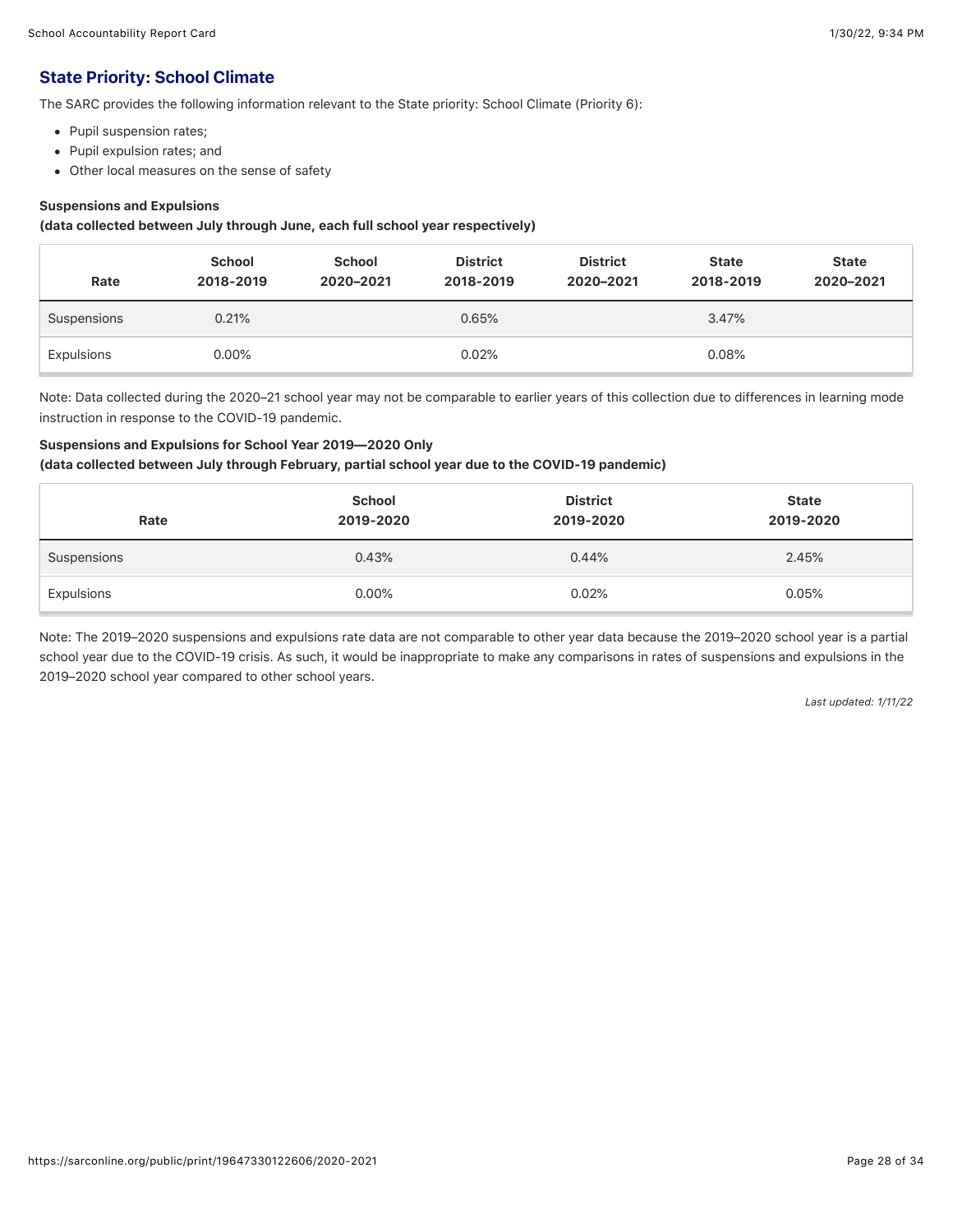#### Suspensions and Expulsions by Student Group

(School Year 2020—2021)

| <b>Student Group</b>                                 | <b>Suspensions</b><br>Rate | <b>Expulsions</b><br>Rate |
|------------------------------------------------------|----------------------------|---------------------------|
| All Students                                         | $\overline{0}$             | $\mathsf{O}\xspace$       |
| Female                                               | $\mathsf{O}\xspace$        | $\mathsf{O}\xspace$       |
| Male                                                 | $\mathbf 0$                | $\mathbf 0$               |
| Non-Binary                                           | $\mathsf{O}\xspace$        | $\mathsf{O}\xspace$       |
| American Indian or Alaska Native                     | $\mathbf 0$                | $\mathsf{O}\xspace$       |
| Asian                                                | $\mathsf{O}\xspace$        | $\mathsf{O}\xspace$       |
| <b>Black or African American</b>                     | $\mathbf 0$                | $\mathsf{O}$              |
| Filipino                                             | $\mathsf{O}\xspace$        | $\mathsf{O}\xspace$       |
| Hispanic or Latino                                   | $\mathbf 0$                | $\mathbf 0$               |
| Native Hawaiian or Pacific Islander                  | $\mathsf{O}\xspace$        | $\mathsf{O}\xspace$       |
| Two or More Races                                    | $\mathbf 0$                | $\mathsf{O}\xspace$       |
| White                                                | $\mathsf{O}$               | $\mathsf{O}\xspace$       |
| <b>English Learners</b>                              | $\mathsf{O}\xspace$        | $\mathsf{O}\xspace$       |
| Foster Youth                                         | $\mathbf 0$                | $\mathsf{O}\xspace$       |
| Homeless                                             | $\mathsf{O}\xspace$        | $\mathsf{O}\xspace$       |
| Socioeconomically Disadvantaged                      | $\mathsf{O}\xspace$        | $\mathsf{O}\xspace$       |
| <b>Students Receiving Migrant Education Services</b> | $\mathbf 0$                | $\mathsf{O}$              |
| <b>Students with Disabilities</b>                    | $\mathbf 0$                | $\mathsf{O}\xspace$       |

#### School Safety Plan (School Year 2021-2022)

*Last updated:*

Emergency Response plan:

The Purpose of the School Emergency Response Plan is to protect the safety and welfare of the employees, visitors, volunteers, and students in our school, and to ensure the preservation of public property. The School Emergency Response Plan provides a concise reference for staff when facing a crisis or an emergency. Accident and crisis prevention are particularly important whenever children are involved, but even the most thorough and imaginative forethought cannot prevent all emergencies. It is our responsibility to be prepared with management plans for foreseeable emergencies and for all staff members to know their roles in these plans.

The School Emergency Response Plan addresses our responsibilities in emergencies associated with natural disaster, human-caused emergencies and technological incidents. It provides a framework for coordination of response and recovery efforts within the School in coordination and with the county of Los Angeles, California. The Plan establishes an emergency organization to direct and control operations at the school site during a period of emergency by assigning responsibilities to specific personnel.

The School Emergency Response Plan: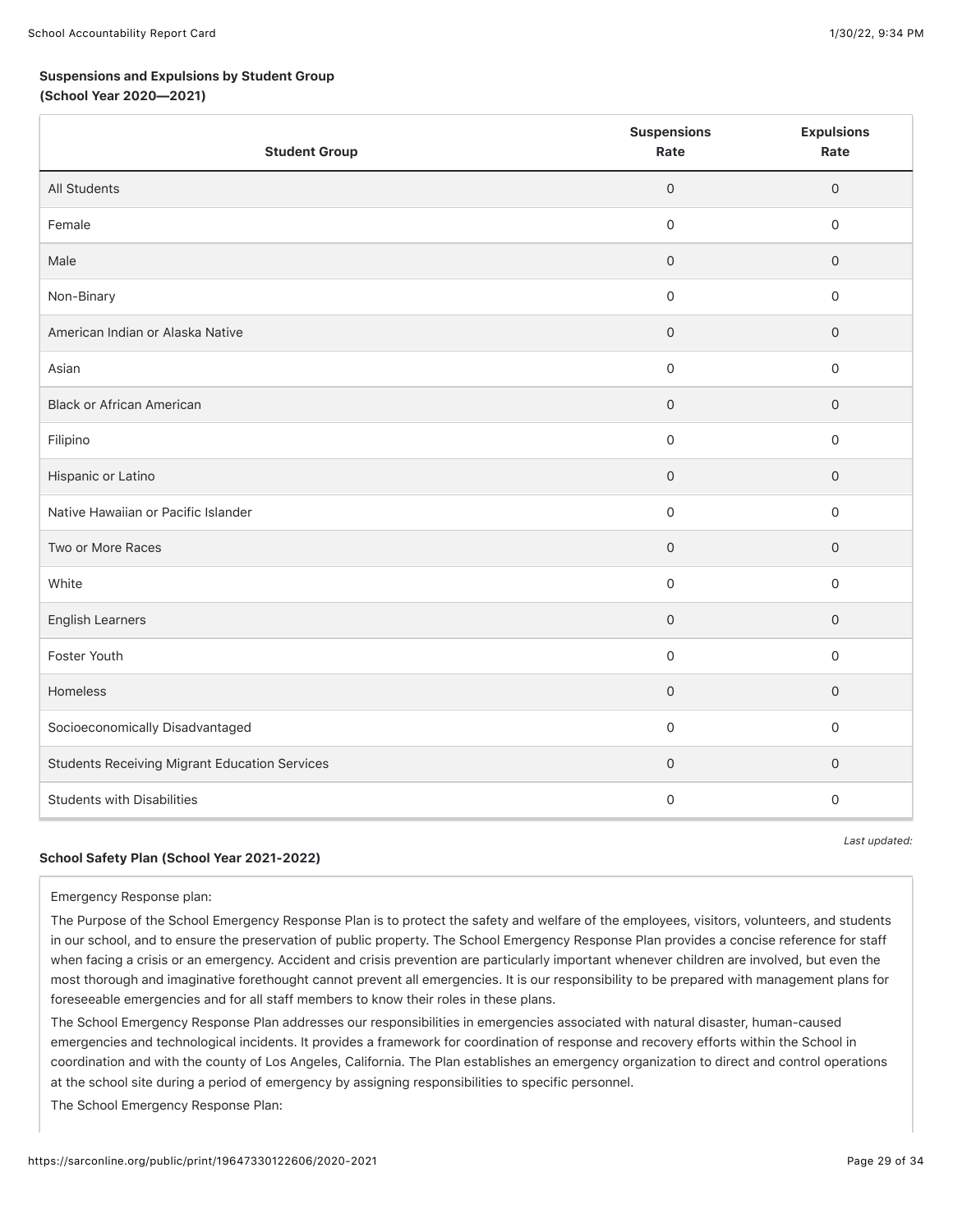• Conforms to the National Incident Management System (NIMS), the Standardized Emergency Management System (SEMS) and effectively restructures emergency response at all levels in compliance with the Incident Command System (ICS).

• Establishes response policies and procedures, providing clear guidance for planning purposes.

• Describes and details procedural steps necessary to protect lives and property.

• Outlines coordination requirements.

• Provides a basis for unified training and response exercises to ensure compliance.

Requirements:

The Plan meets the requirements of the State of California and the County of Los Angeles policies on Emergency Response and Planning, the National Incident Management System (NIMS), the Standardized Emergency Management System (SEMS) and defines the primary and support roles of the individual schools in after-incident damage assessment and reporting requirements.

Scope:

The Scope encompasses our schools. It addresses a broad range of major emergencies; such events include crimes committed on campus, hazardous materials emergencies, weather emergencies, earthquakes and fire. Also included are procedures for emergencies that may or may not require the full or partial activation of the School Emergency Response Team (SERT).

The objectives of the plan are to:

- Protect the safety and welfare of students, employees and staff.
- Provide for a safe and coordinated response to emergencies.
- Protect the School's facilities and properties.
- Enable the School to restore normal conditions with minimal confusion in the shortest time possible.

Frequency:

Our staff is trained annually during In-Service Professional Development held in August.

COVID-19 SAFETY PROTOCOLS:

PUC Schools has implemented several procedures to protect team members, students and visitors.

Temperature taking and screening questions: Everyone is required to take a temperature check when entering the school site plus fill out a screening questionnaire to determine their exposure to the virus and grant or deny access to the facilities.

Disinfecting Protocol: Maintenance cleans the facilities daily covering all surfaces and uses electrostatic sprayers once a week.

HVAC upgrades: All HVAC filters have been upgraded to MERV-13 and implemented an annual sanitation of the air stream to always ensure clean air.

Plexiglass: All front offices have plexiglass protection for our staff and are available for any staff member upon request.

Mask wearing: guidelines to strictly enforce mask wearing all PUC Facilities have been implemented.

Social Distancing: Requirements to keep a minimum of 6ft in each direction is strictly enforced.

Last updated: September 2021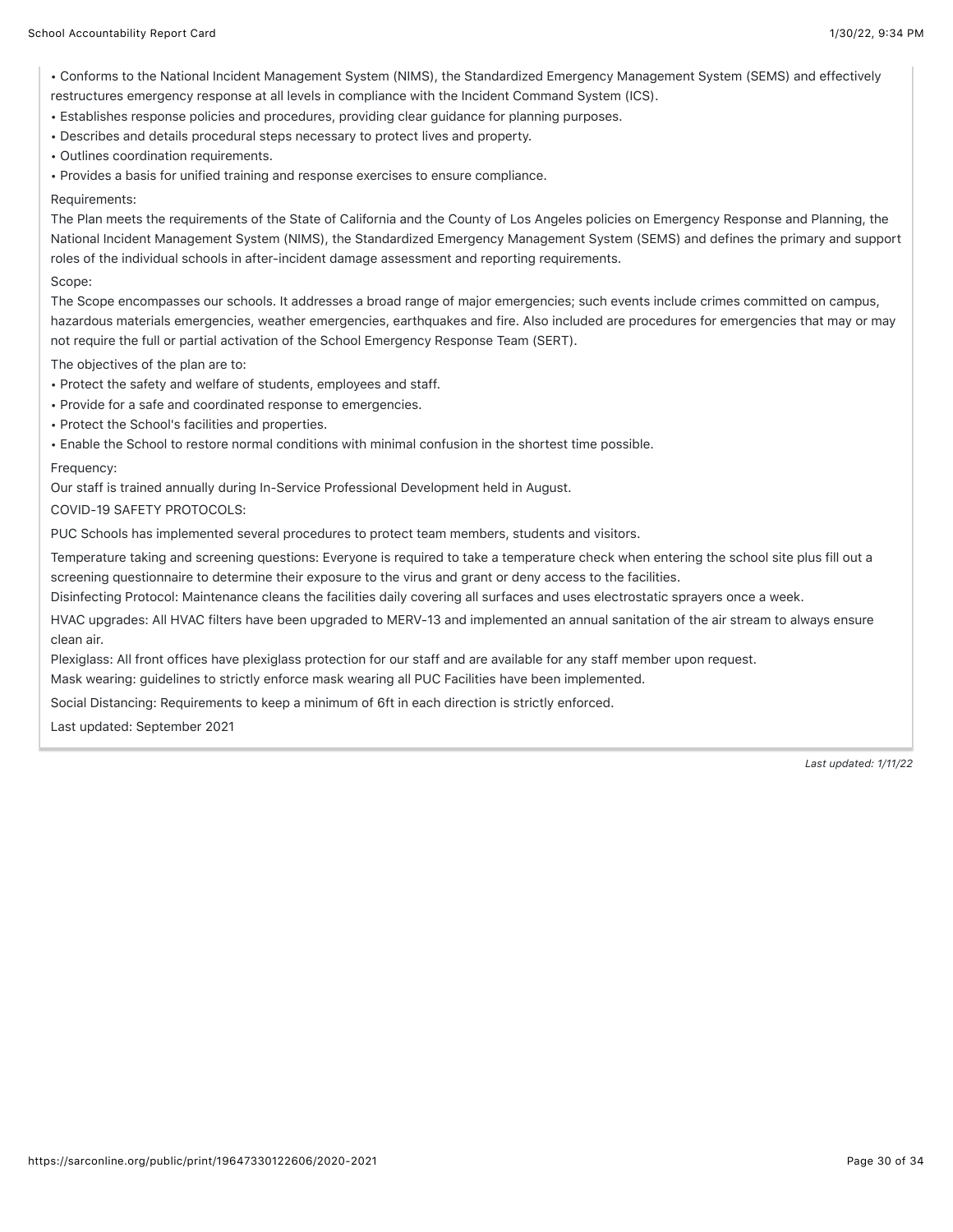# **D. Other SARC information**

The information in this section is required to be in the SARC but is not included in the state priorities for LCFF.

#### Average Class Size and Class Size Distribution (Secondary) (School Year 2018—2019)

| <b>Subject</b> | <b>Average Class Size</b> | Number of Classes *1-22 | Number of Classes *23-32 | Number of Classes 33+ |
|----------------|---------------------------|-------------------------|--------------------------|-----------------------|
| English        | 22.00                     | 9                       | 19                       |                       |
| Math           | 22.00                     | 12                      | 14                       |                       |
| Science        | 27.00                     | $\mathcal{P}$           | 15                       |                       |
| Social Science | 22.00                     | 8                       | 6                        |                       |

\* Number of classes indicates how many classrooms fall into each size category (a range of total students per classroom). At the secondary school level, this information is reported by subject area rather than grade level.

Average Class Size and Class Size Distribution (Secondary) (School Year 2019—2020)

| Subject        | <b>Average Class Size</b> | Number of Classes *1-22 | Number of Classes *23-32 | Number of Classes 33+ |
|----------------|---------------------------|-------------------------|--------------------------|-----------------------|
| English        | 23.00                     | 11                      | 12                       |                       |
| Math           | 23.00                     | 9                       | 17                       |                       |
| Science        | 26.00                     |                         | 15                       |                       |
| Social Science | 25.00                     | 6                       | 9                        |                       |

\* Number of classes indicates how many classrooms fall into each size category (a range of total students per classroom). At the secondary school level, this information is reported by subject area rather than grade level.

#### Average Class Size and Class Size Distribution (Secondary) (School Year 2020–2021)

| Subject        | <b>Average Class Size</b> | Number of Classes *1-22 | Number of Classes *23-32 | Number of Classes 33+ |
|----------------|---------------------------|-------------------------|--------------------------|-----------------------|
| English        | 22.00                     | 9                       | 13                       |                       |
| Math           | 22.00                     | 10                      | 15                       |                       |
| Science        | 27.00                     | 2                       | 13                       |                       |
| Social Science | 25.00                     | 5                       | 14                       |                       |

*Last updated: 1/11/22*

\* Number of classes indicates how many classrooms fall into each size category (a range of total students per classroom). At the secondary school level, this information is reported by subject area rather than grade level.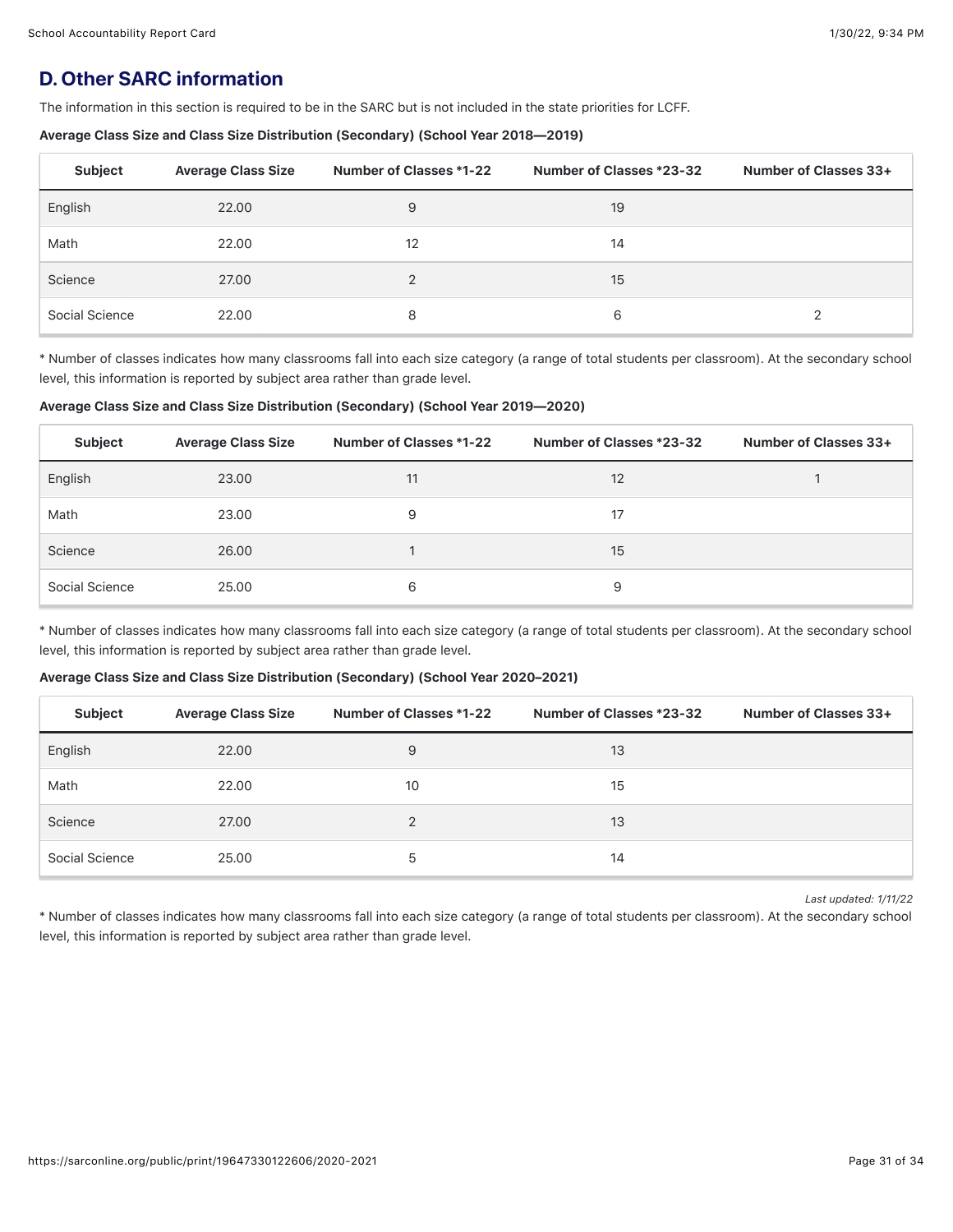### Ratio of Pupils to Academic Counselor (School Year 2020—2021)

| <b>Title</b>                  | Ratio |
|-------------------------------|-------|
| Pupils to Academic Counselor* | 0.0   |

*Last updated: 1/1/00*

\* One full time equivalent (FTE) equals one staff member working full time; one FTE could also represent two staff members who each work 50 percent of full time.

#### Student Support Services Staff (School Year 2020—2021)

| <b>Title</b>                                                  | Number of FTE* Assigned to School |
|---------------------------------------------------------------|-----------------------------------|
| Counselor (Academic, Social/Behavioral or Career Development) | 0.00                              |
| Library Media Teacher (Librarian)                             | 0.00                              |
| Library Media Services Staff (Paraprofessional)               | 0.00                              |
| Psychologist                                                  | 0.00                              |
| Social Worker                                                 | 0.00                              |
| <b>Nurse</b>                                                  | 0.00                              |
| Speech/Language/Hearing Specialist                            | 0.00                              |
| Resource Specialist (non-teaching)                            | 0.00                              |
| Other                                                         | 1.10                              |

*Last updated: 1/1/00*

\* One full time equivalent (FTE) equals one staff member working full time; one FTE could also represent two staff members who each work 50 percent of full time.

#### Expenditures Per Pupil and School Site Teacher Salaries (Fiscal Year 2019—2020)

| Level                                            | <b>Total Expenditures</b><br><b>Per Pupil</b> | <b>Expenditures Per Pupil</b><br>(Restricted) | <b>Expenditures Per Pupil</b><br>(Unrestricted) | <b>Average Teacher</b><br><b>Salary</b> |
|--------------------------------------------------|-----------------------------------------------|-----------------------------------------------|-------------------------------------------------|-----------------------------------------|
| <b>School Site</b>                               | \$14561.76                                    | \$2911.76                                     | \$11650.00                                      | \$75318.11                              |
| <b>District</b>                                  | N/A                                           | N/A                                           | \$8823.00                                       | \$78721.00                              |
| Percent Difference - School Site<br>and District | N/A                                           | N/A                                           | 32.00%                                          | $-4.30%$                                |
| <b>State</b>                                     | N/A                                           | N/A                                           | \$8443.83                                       | \$84665.00                              |
| Percent Difference - School Site<br>and State    | N/A                                           | N/A                                           | 38.00%                                          | $-11.00\%$                              |

Note: Cells with N/A values do not require data.

*Last updated: 1/20/22*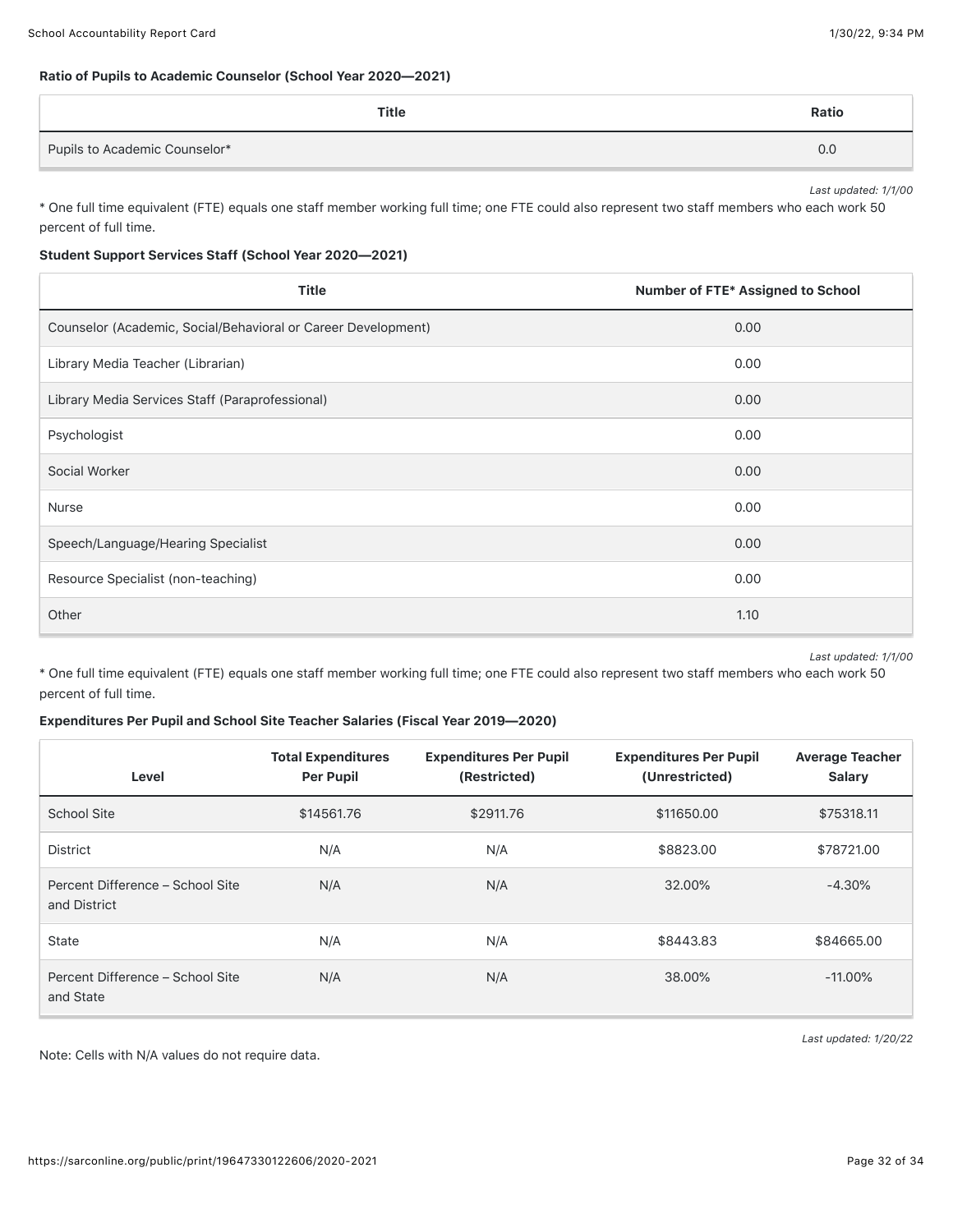*Last updated: 1/11/22*

#### Types of Services Funded (Fiscal Year 2020–2021)

PUC Lakeview Charter High School provide programs and supplemental services funded through Title 1, ELAP, EIA and the LEA's general fund in the form of a Block grant. Funding was used to support the curriculum with supplementary materials, new technology, extracurricular excursions, intervention programs, homework club, peer tutoring, after-school tutoring, and staff development. English Learners take the English Language Proficiency Assessment for California (ELPAC) each year. Teachers are able to analyze PUC-developed assessments and benchmarks via Illuminate allowing them to adjust curriculum to meet the needs of every student. LCHS offers NewsELA, a computer-based individualized program that supports English Language Arts instruction. Our afterschool program enjoys support from Think Together tutors, who are college students that provide afterschool activities and academic support for students enrolled in the program. Activities include clubs and sports, such as football, volleyball, soccer, basketball, and dance. The daily homework club subscribes all afterschool students where work is completed and staff enrich classroom learning. Additionally, our school developed a tutoring program, identifying students with specific needs and offering tutoring in small groups.

| Category                                      | <b>District Amount</b> | <b>State Average For Districts In Same Category</b> |
|-----------------------------------------------|------------------------|-----------------------------------------------------|
| Beginning Teacher Salary                      | \$46587.00             | \$50897.00                                          |
| Mid-Range Teacher Salary                      | \$74412.00             | \$78461.00                                          |
| <b>Highest Teacher Salary</b>                 | \$92389.00             | \$104322.00                                         |
| Average Principal Salary (Elementary)         | \$124955.00            | \$131863.00                                         |
| Average Principal Salary (Middle)             | \$136210.00            | \$137086.00                                         |
| Average Principal Salary (High)               | \$137581.00            | $- -$                                               |
| Superintendent Salary                         | \$350000.00            | \$297037.00                                         |
| Percent of Budget for Teacher Salaries        | 28.00%                 | 32.00%                                              |
| Percent of Budget for Administrative Salaries | 5.00%                  | 5.00%                                               |

AVer

Teacher and Administrative Salaries (Fiscal Year 2019—2020)

For detailed information on salaries, see the CDE Certificated Salaries & Benefits web page at<https://www.cde.ca.gov/ds/fd/cs/>.



|                                                                              | <b>District Amount</b>                                               |
|------------------------------------------------------------------------------|----------------------------------------------------------------------|
| 137600<br>137400<br>137200<br>137000<br>136800<br>136600<br>136400<br>136200 |                                                                      |
| age Principal Salary (Elementary)                                            | Average Principal Salary (Middle)<br>Average Principal Salary (High) |

*Last updated:*